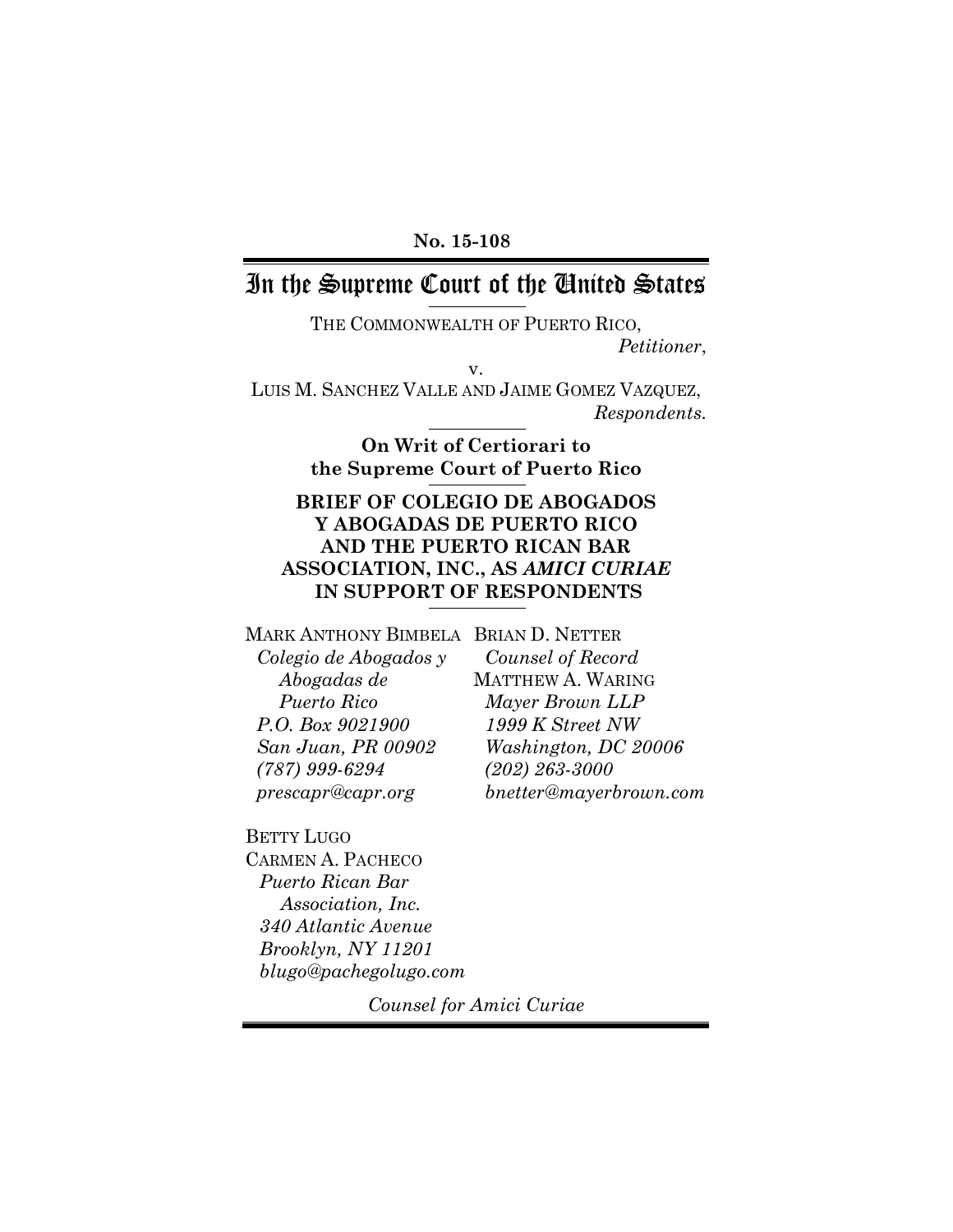# **TABLE OF CONTENTS**

|--|

| INTRODUCTION AND INTEREST OF THE                                                                                                |  |
|---------------------------------------------------------------------------------------------------------------------------------|--|
|                                                                                                                                 |  |
|                                                                                                                                 |  |
|                                                                                                                                 |  |
| A. The <i>Insular Cases</i> Are Based On<br>Political And Social Beliefs That Have                                              |  |
| 1. The Roots Of The <i>Insular Cases</i><br>Were In Misguided Racial And                                                        |  |
| 2. The <i>Insular Cases</i> Made These Now-<br>Discredited Beliefs The Basis For A<br>Rule Of Constitutional Law11              |  |
| B. As A Result Of The <i>Insular Cases</i> ,<br>Puerto Ricans And Other Territorial<br>Residents Still Lack Full Constitutional |  |
| C. This Court Should Reject Any Further<br>Reliance On The Insular Cases21                                                      |  |
| 1. In An Appropriate Case, The Insular<br>Cases Should Be Overruled 21                                                          |  |
| 2. The Court Should Not Rely On The<br><i>Insular Cases</i> In Deciding This Case 24                                            |  |
|                                                                                                                                 |  |

i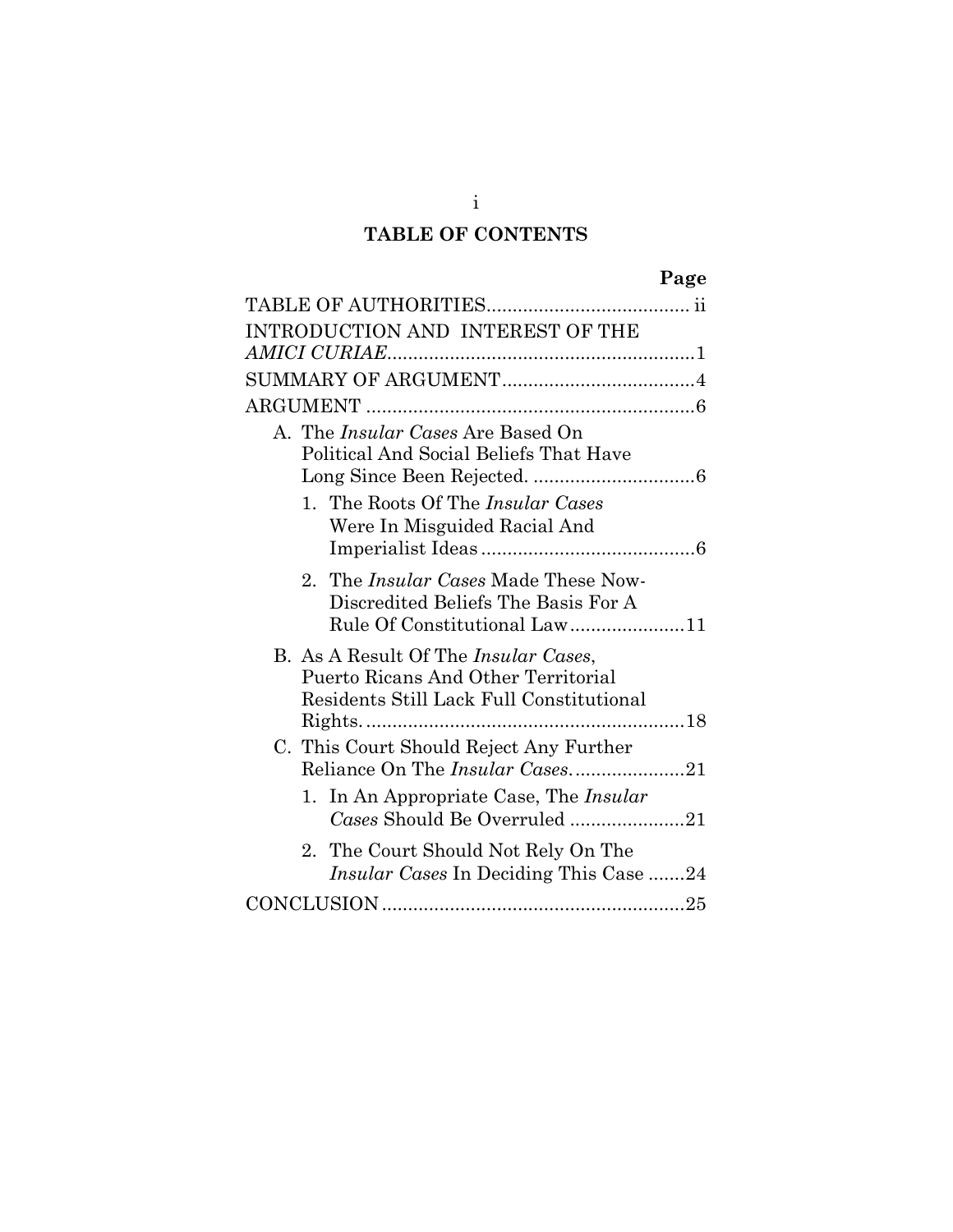# **TABLE OF AUTHORITIES**

**Page(s)**

# **CASES**

| Armstrong v. United States,                                               |
|---------------------------------------------------------------------------|
| <i>Balzac</i> v. Porto Rico,                                              |
| Burnet v. Coronado Oil & Gas Co.,                                         |
| Calero-Toledo v. Pearson Yacht Leasing                                    |
| Califano v. Torres,<br>435 U.S. 1 (1978) (per curiam)  19, 20, 21         |
| De Lima v. Bidwell,                                                       |
| Dooley v. United States,                                                  |
| Dorr v. United States,                                                    |
| Downes v. Bidwell,                                                        |
| Examining Bd. of Eng'rs, Architects $\&$<br>Surveyors v. Flores de Otero, |

ii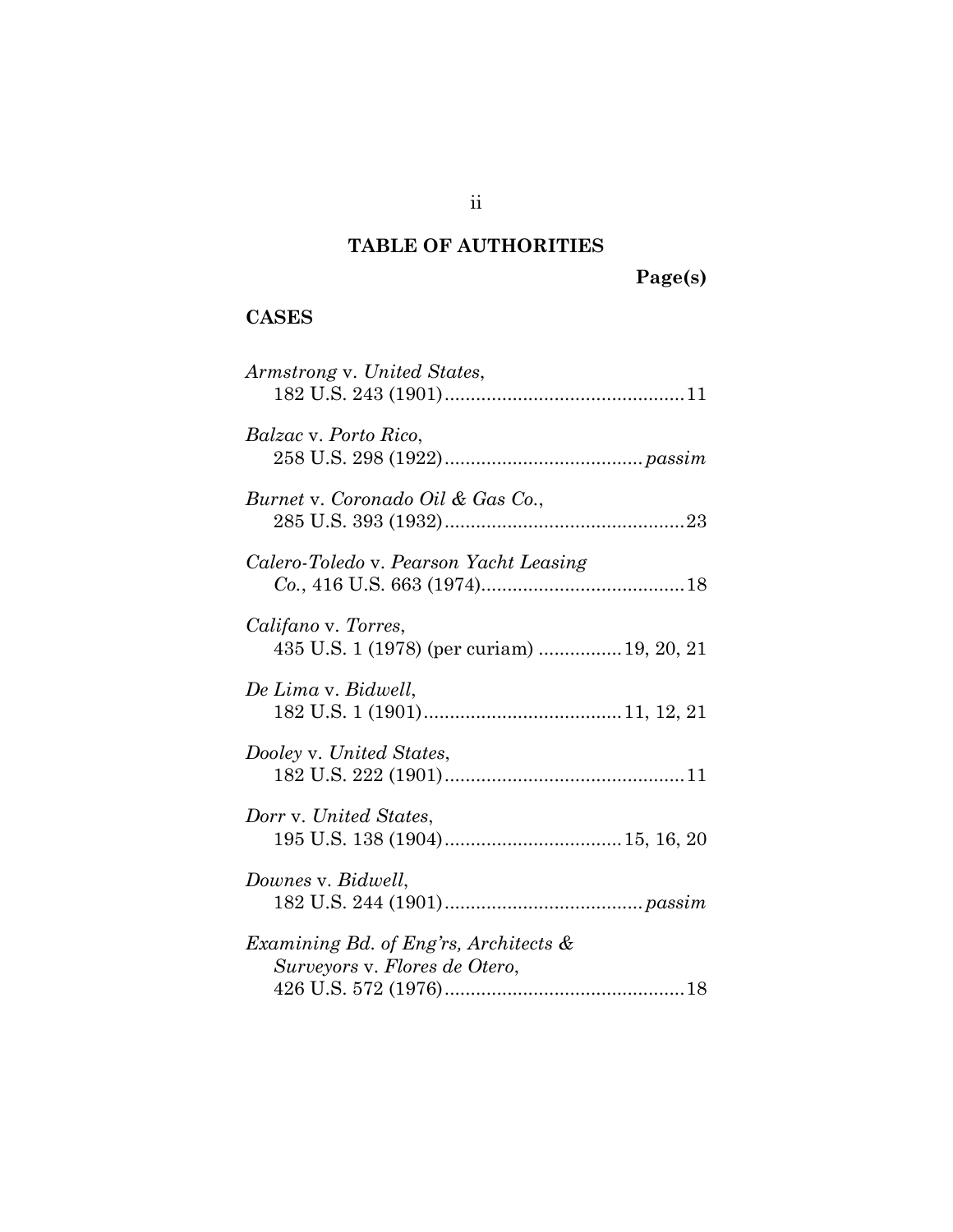| Goetze v. United States,                                      |
|---------------------------------------------------------------|
| Grafton v. United States,                                     |
| Harris v. Rosario,<br>446 U.S. 651 (1980) (per curiam) 20, 21 |
| Huus v. New York & Porto Rico S.S.                            |
| Lewis v. United States,                                       |
| Payne v. Tennessee,                                           |
| Rassmussen v. United States,                                  |
| Reid v. Covert,                                               |
| Torres v. Puerto Rico,                                        |
| United States v. Lara,                                        |
| United States v. Wheeler,                                     |

iii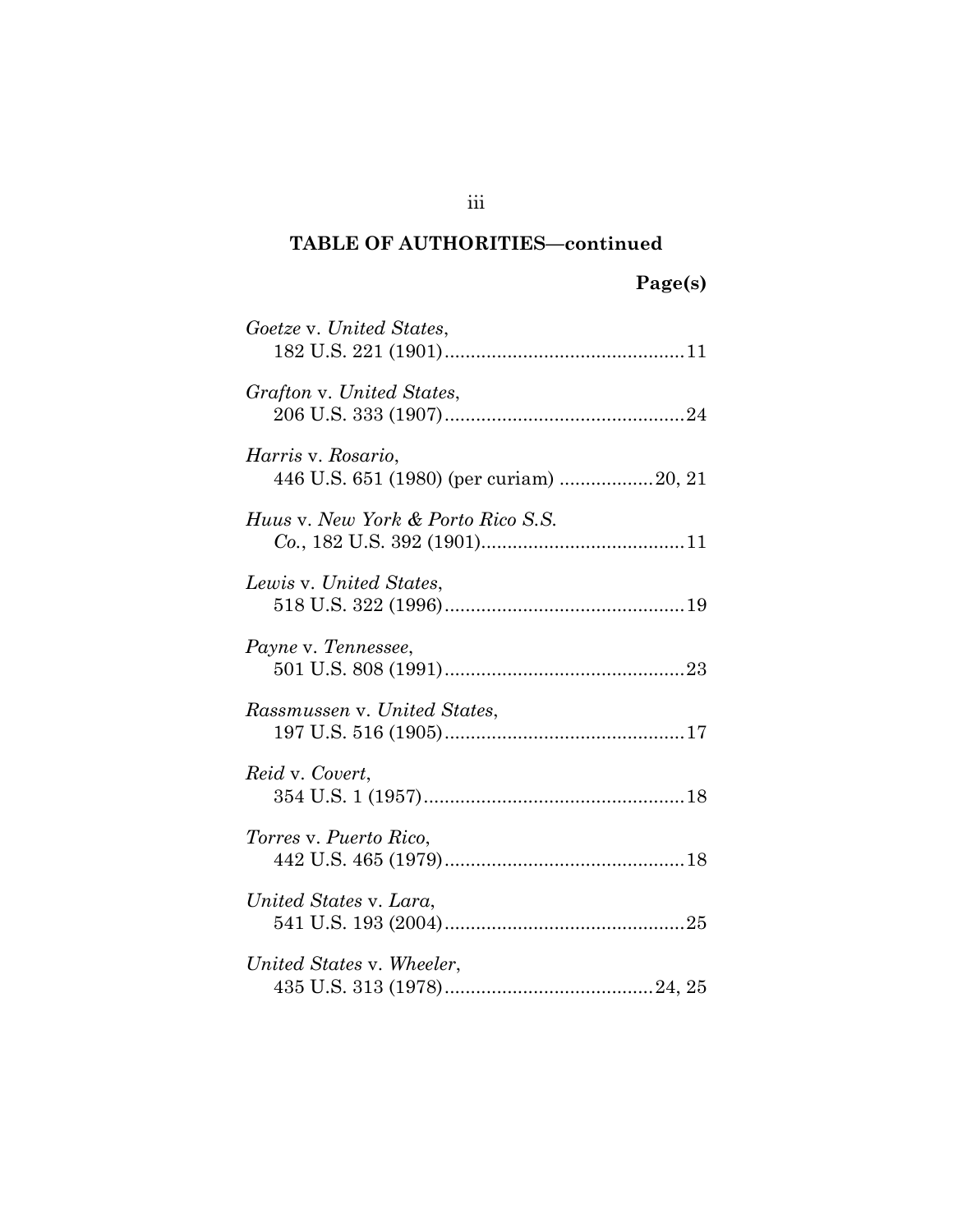**Page(s)**

## **CONSTITUTIONAL PROVISIONS AND STAT-UTES**

| Gag Law of 1948, P.R. Law No. 53         |
|------------------------------------------|
|                                          |
| Pub. L. No. 56-191, §§ 2-4, 31 Stat. 77, |
| Pub. L. No. 63-368, ch. 145, §§ 2, 5, 39 |
| Pub. L. No. 294, ch. 3542, 34 Stat. 466  |
|                                          |
| Puerto Rico Federal Relations Act of     |

iv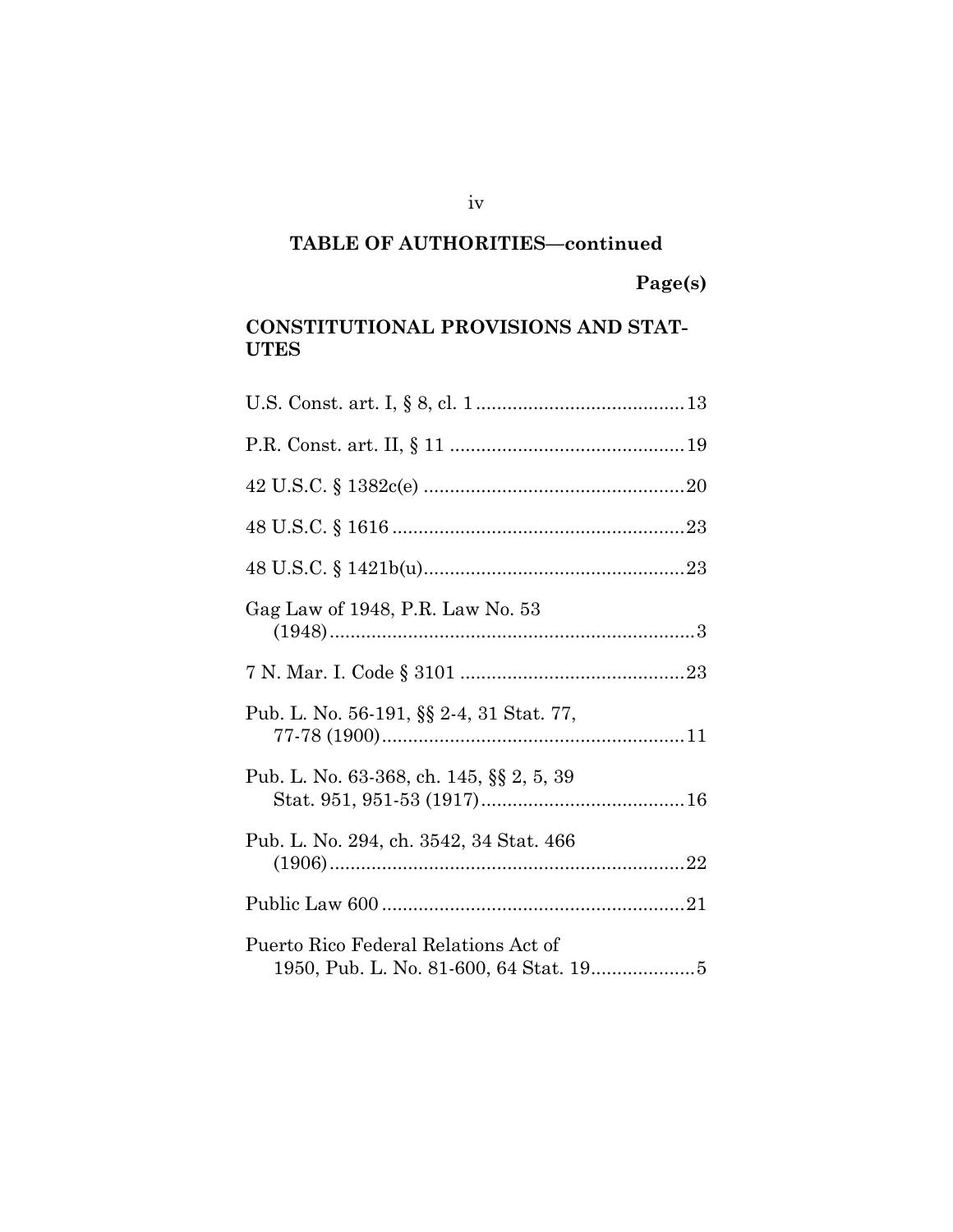# **Page(s)**

## **OTHER AUTHORITIES**

| Abbott Lawrence Lowell, The Status of          |
|------------------------------------------------|
| Our New Possessions-A Third View,              |
|                                                |
| C.C. Langdell, The Status of Our New           |
| <i>Territories</i> , 12 Harv. L. Rev. 365      |
|                                                |
| Carlos Ivan Gorrin Peralta, <i>Puerto Rico</i> |
| and the United States at the Cross-            |
| roads, in Reconsidering the Insular            |
| Cases: The Past and Future of the              |
| American Empire 183 (Gerald L.                 |
| Neuman & Tomiko Brown-Nagin                    |
|                                                |
|                                                |
| Carman F. Randolph, Constitutional             |
| Aspects of Annexation, 12 Harv. L.             |
|                                                |
| Efren Rivera Ramos, The Insular Cases:         |
| <i>What Is There to Reconsider?</i> , in Re-   |
| considering the Insular Cases: The             |
| Past and Future of the American                |
| Empire 29 (Gerald L. Neuman &                  |
|                                                |
|                                                |
| James Bradley Thayer, Our New                  |
| Possessions, 12 Harv. L. Rev. 464              |
|                                                |

v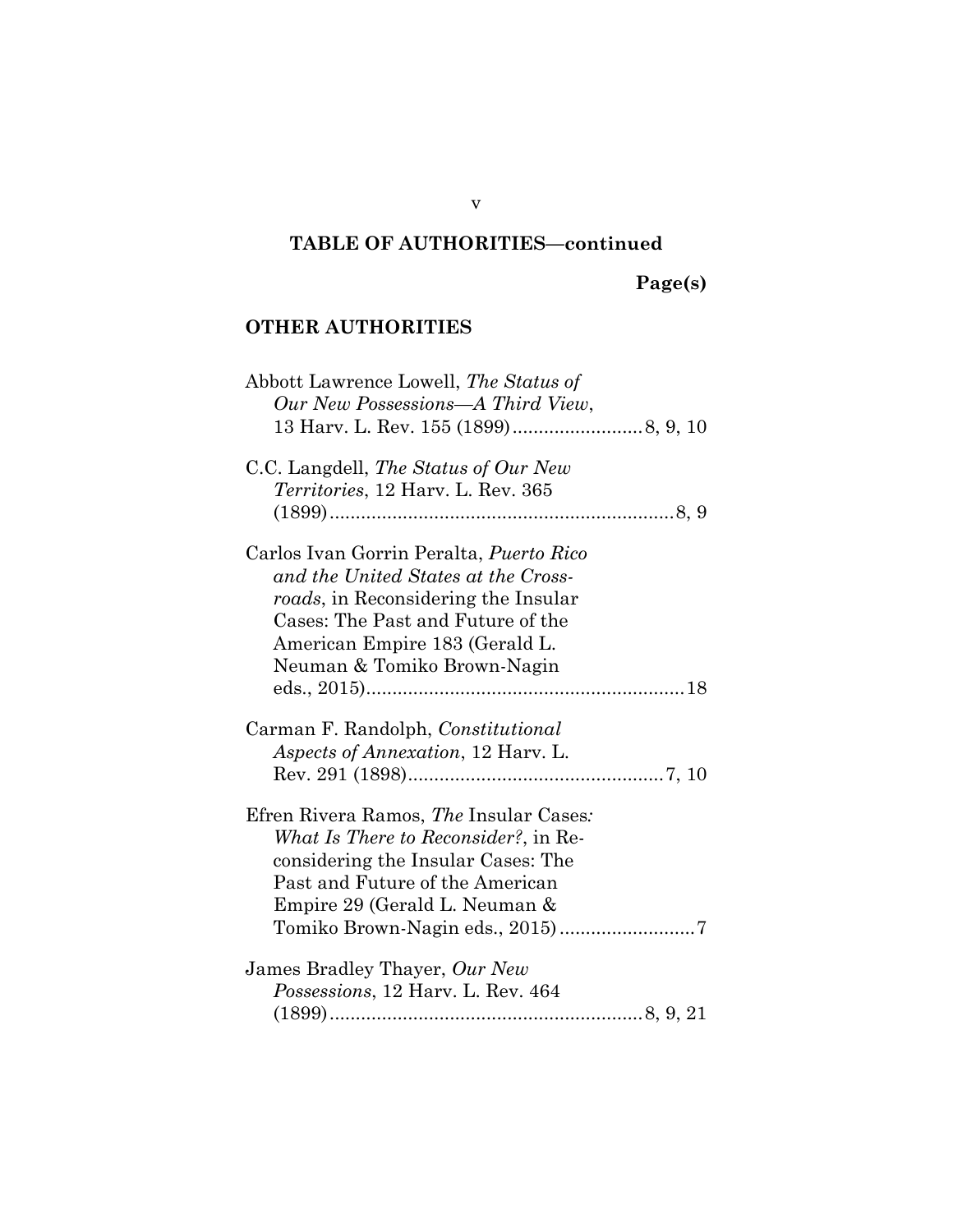| Juan R. Torruella, Ruling America's                                              |
|----------------------------------------------------------------------------------|
| <i>Colonies: The Insular Cases, 32 Yale</i>                                      |
|                                                                                  |
| Rafael Cox Alomar, The Ideological                                               |
| Decolonization of Puerto Rico's                                                  |
| <i>Autonomist Movement, in</i>                                                   |
| Reconsidering the Insular Cases:                                                 |
| The Past and Future of the                                                       |
| American Empire 129 (Gerald L.                                                   |
| Neuman & Tomiko Brown-Nagin                                                      |
|                                                                                  |
| Resol. No. 4, Asamblea General, Colegio                                          |
| de Abogados de Puerto Rico, Sept. 9,                                             |
|                                                                                  |
|                                                                                  |
| Resol. No. 5, Junta de Gobierno, Colegio<br>de Abogados de Puerto Rico, Oct. 28, |
|                                                                                  |
|                                                                                  |
| Resol. No. 12, Junta de Gobierno,                                                |
| Colegio de Abogados de Puerto Rico,                                              |
|                                                                                  |
|                                                                                  |
| Resol. No. 13, Junta de Gobierno,                                                |
| Colegio de Abogados de Puerto Rico,                                              |
|                                                                                  |
| Resol. No. 14, Junta de Gobierno,                                                |
| Colegio de Abogados de Puerto Rico,                                              |
|                                                                                  |
|                                                                                  |

vi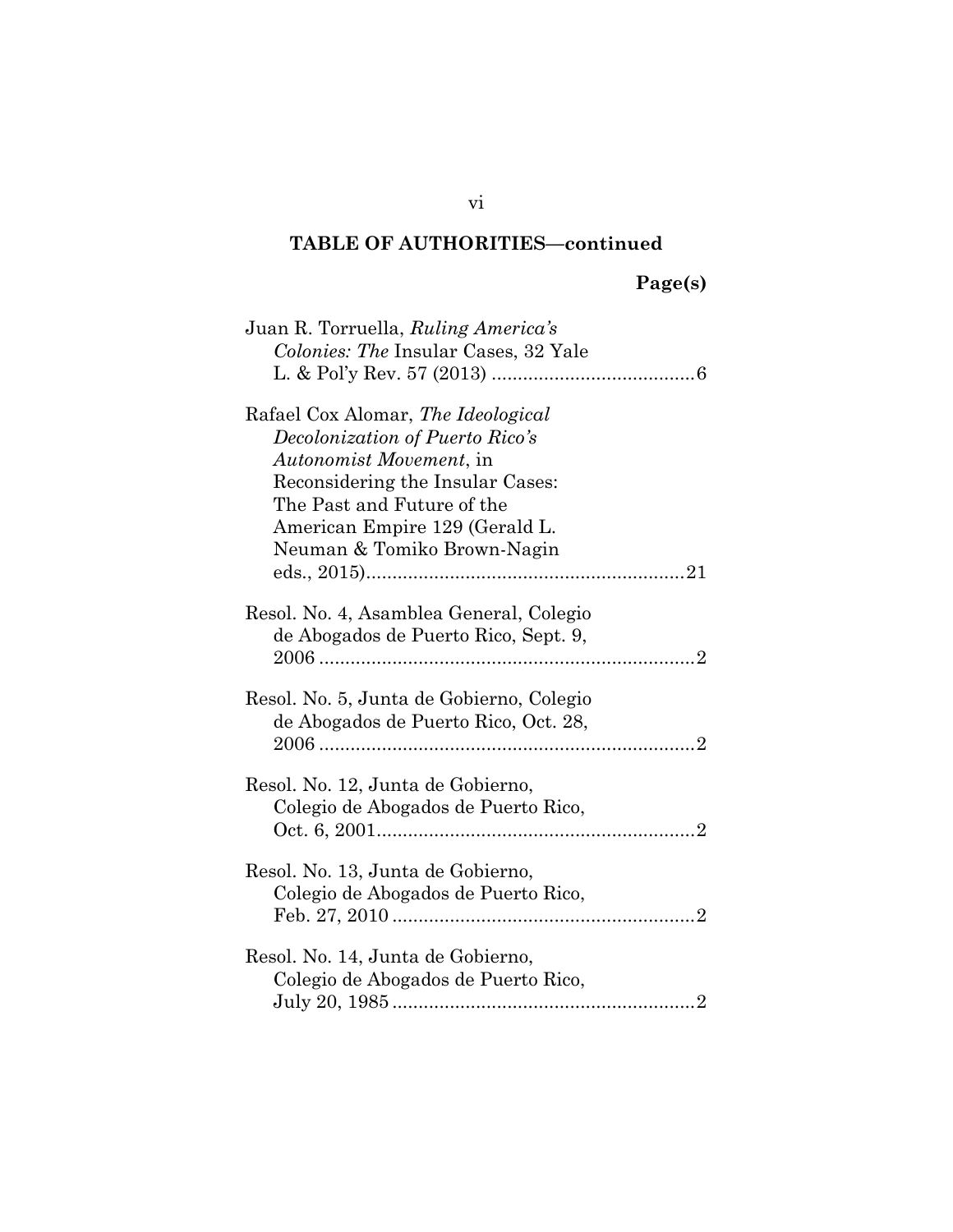# **Page(s)**

| Resol. No. 14, Junta de Gobierno,<br>Colegio de Abogados de Puerto Rico,                                                                                       |
|----------------------------------------------------------------------------------------------------------------------------------------------------------------|
| Resol. No. 16, Asamblea General,<br>Colegio de Abogados de Puerto Rico,                                                                                        |
| Resol. No. 29, Junta de Gobierno,<br>Colegio de Abogados de Puerto Rico,                                                                                       |
| Resol. No. 37, Junta de Gobierno,<br>Colegio de Abogados de Puerto Rico,                                                                                       |
| Resol. No. 38, Junta de Gobierno,<br>Colegio de Abogados de Puerto Rico,                                                                                       |
| Resol. No. 55, Junta de Gobierno,<br>Colegio de Abogados de Puerto Rico,<br>$\overline{2}$                                                                     |
| Simeon E. Baldwin, The Constitutional<br>Questions Incident to the Acquisition<br>and Government by the United<br><i>States of Island Territory</i> , 12 Harv. |

vii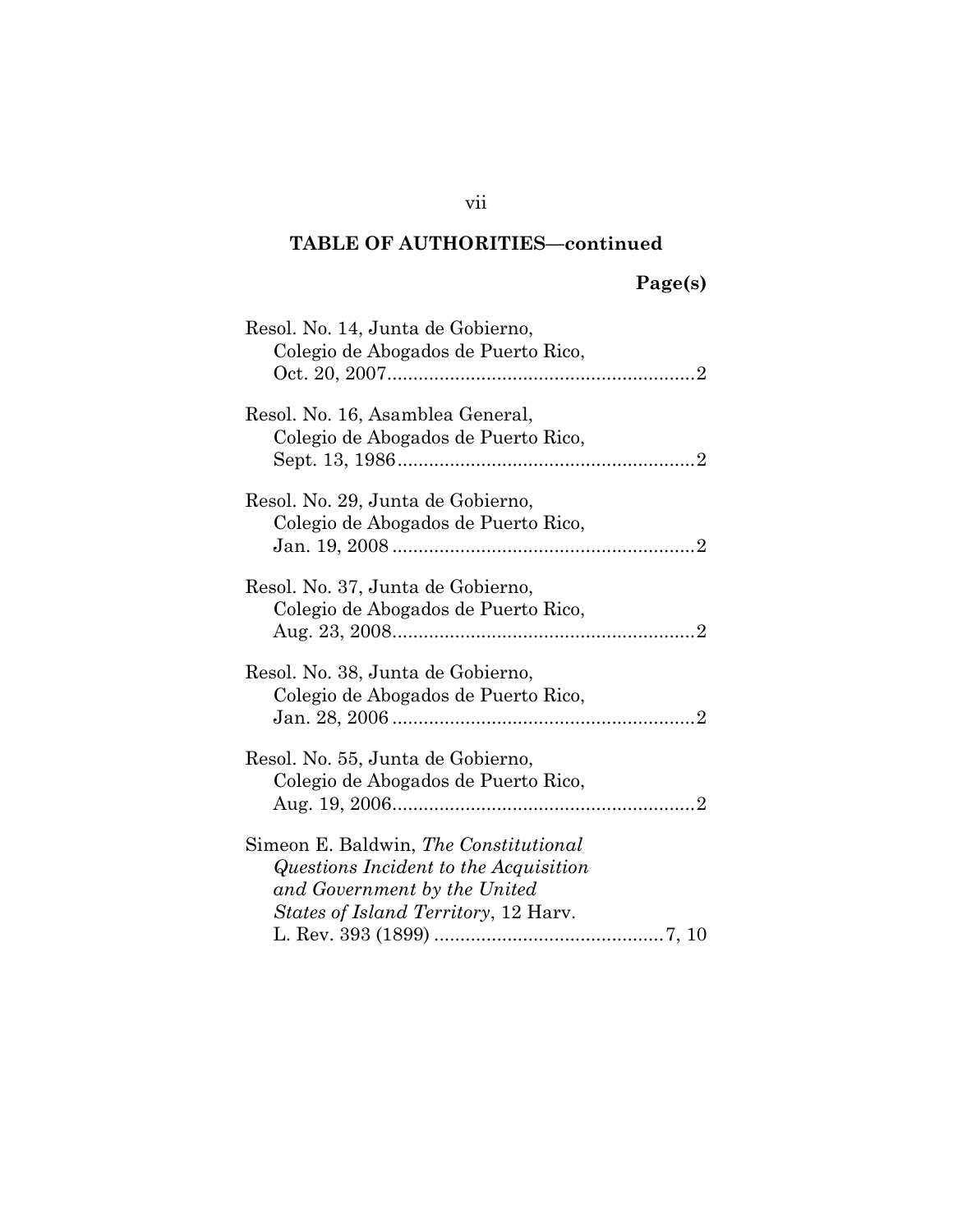# **Page(s)**

viii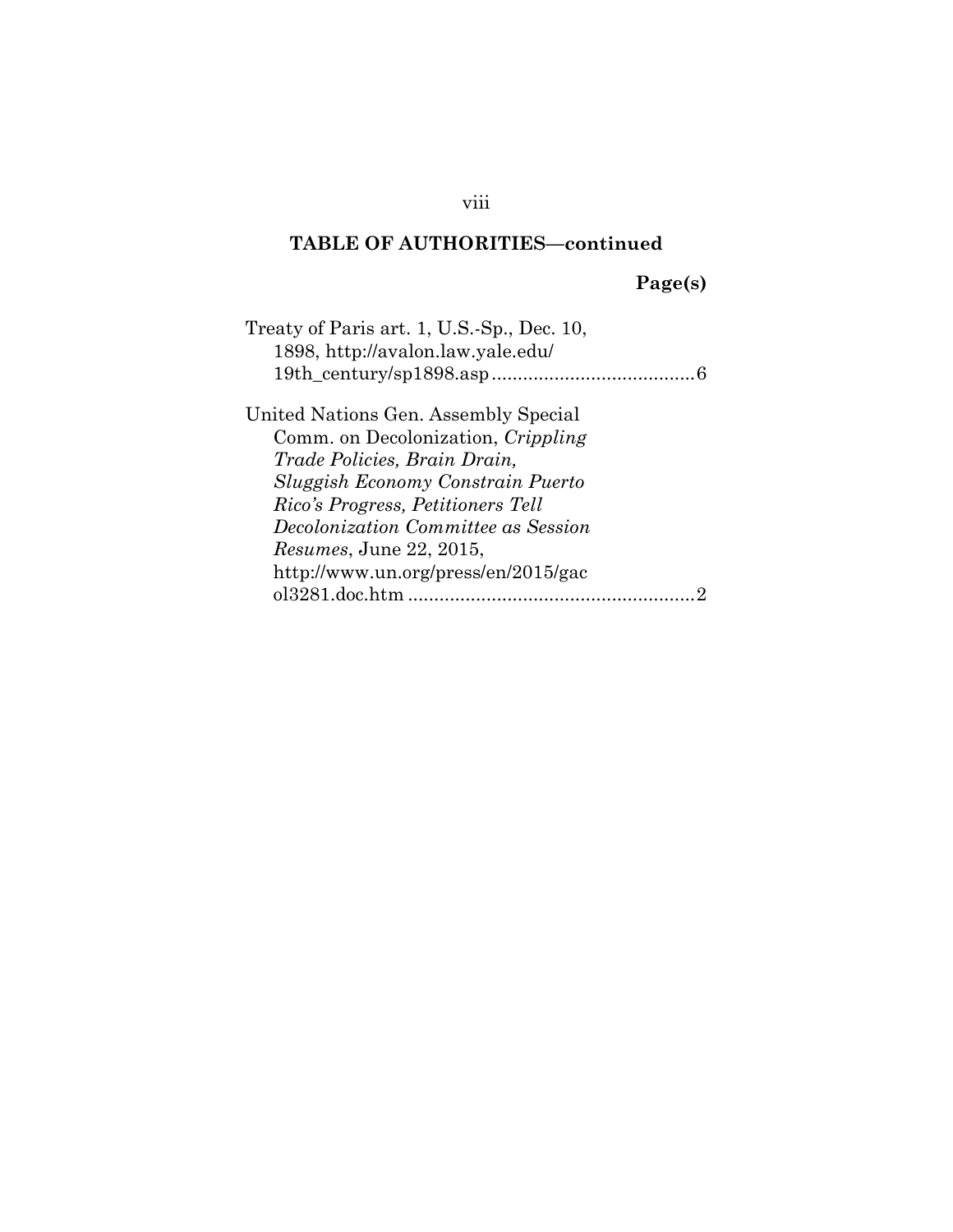## **BRIEF OF COLEGIO DE ABOGADOS Y ABOGADAS DE PUERTO RICO AND THE PUERTO RICAN BAR ASSOCIATION, INC., AS** *AMICI CURIAE* **IN SUPPORT OF RESPONDENTS**

## **INTRODUCTION AND INTEREST OF THE** *AMICI CURIAE***<sup>1</sup>**

The Constitution is the supreme law of the Nation. But for more than three million U.S. citizens who live in Puerto Rico, only portions of our foundational document apply.

Pursuant to the *Insular Cases*—a series of decisions by this Court dating from 1901—Puerto Rico is undeserving of the full panoply of constitutional rights because the island is "inhabited by alien races, differing from us" (*Downes* v. *Bidwell*, 182 U.S. 244, 287 (1901)). That holding reflects views from a bygone era. But while the views have long since disappeared from mainstream American thought, this Court's racially motivated precedents remain in force, limiting the rights of millions of U.S. citizens living in the territories.

The Colegio de Abogados y Abogadas de Puerto Rico (also known as the Puerto Rico Bar Association) (the "Colegio*"*), founded in 1840, is the oldest professional organization in Puerto Rico and the Caribbe-

<sup>1</sup> Pursuant to Rule 37.6, *amici* affirm that no counsel for a party authored this brief in whole or in part and that no person other than *amici* and their counsel made a monetary contribution to its preparation or submission. Counsel of record for the petitioner and the respondents have both filed blanket consents to the filing of *amicus curiae* briefs with the Clerk of this Court.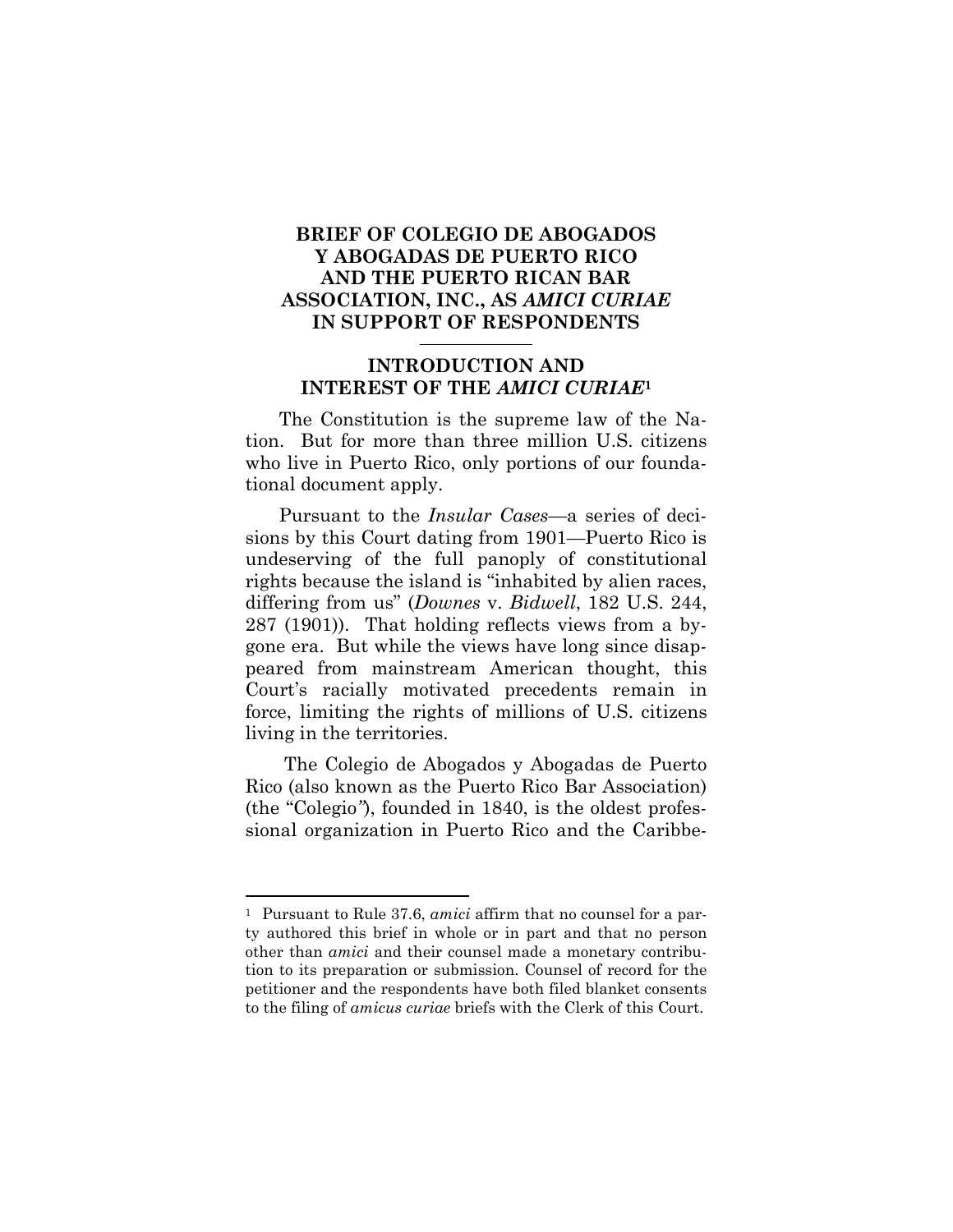an. The Colegio represents approximately 5,000 active attorneys in Puerto Rico.

Since its founding, the Colegio has advocated for the civil and political rights of Puerto Ricans. It has frequently grappled with difficult questions regarding the relationship between Puerto Rico and the federal government and has adopted a series of resolutions asserting the right of Puerto Ricans to control their own status and political destiny through a constitutional process of self-determination.<sup>2</sup> A series of the Colegio's presidents, including current president Mark Anthony Bimbela, have testified before the United Nations on the need for decolonialization.<sup>3</sup>

The Puerto Rican Bar Association, Inc. ("PRBA") was founded at a time of rapid political and social

<sup>2</sup> See Resol. No. 4, Asamblea General, Colegio de Abogados de Puerto Rico, Sept. 9, 2006; Resol. No. 5, Junta de Gobierno, Colegio de Abogados de Puerto Rico, Oct. 28, 2006; Resol. No. 12, Junta de Gobierno, Colegio de Abogados de Puerto Rico, Oct. 6, 2001; Resol. No. 13, Junta de Gobierno, Colegio de Abogados de Puerto Rico, Feb. 27, 2010; Resol. No. 14, Junta de Gobierno, Colegio de Abogados de Puerto Rico, July 20, 1985; Resol. No. 14, Junta de Gobierno, Colegio de Abogados de Puerto Rico, Oct. 20, 2007; Resol. No. 16, Asamblea General, Colegio de Abogados de Puerto Rico, Sept. 13, 1986; Resol. No. 29, Junta de Gobierno, Colegio de Abogados de Puerto Rico, Jan. 19, 2008; Resol. No. 37, Junta de Gobierno, Colegio de Abogados de Puerto Rico, Aug. 23, 2008; Resol. No. 38, Junta de Gobierno, Colegio de Abogados de Puerto Rico, Jan. 28, 2006; Resol. No. 55, Junta de Gobierno, Colegio de Abogados de Puerto Rico, Aug. 19, 2006.

<sup>3</sup> See, *e.g.*, United Nations Gen. Assembly Special Comm. on Decolonization, *Crippling Trade Policies, Brain Drain, Sluggish Economy Constrain Puerto Rico's Progress, Petitioners Tell Decolonization Committee as Session Resumes*, June 22, 2015, http://www.un.org/press/en/2015/gacol3281.doc.htm.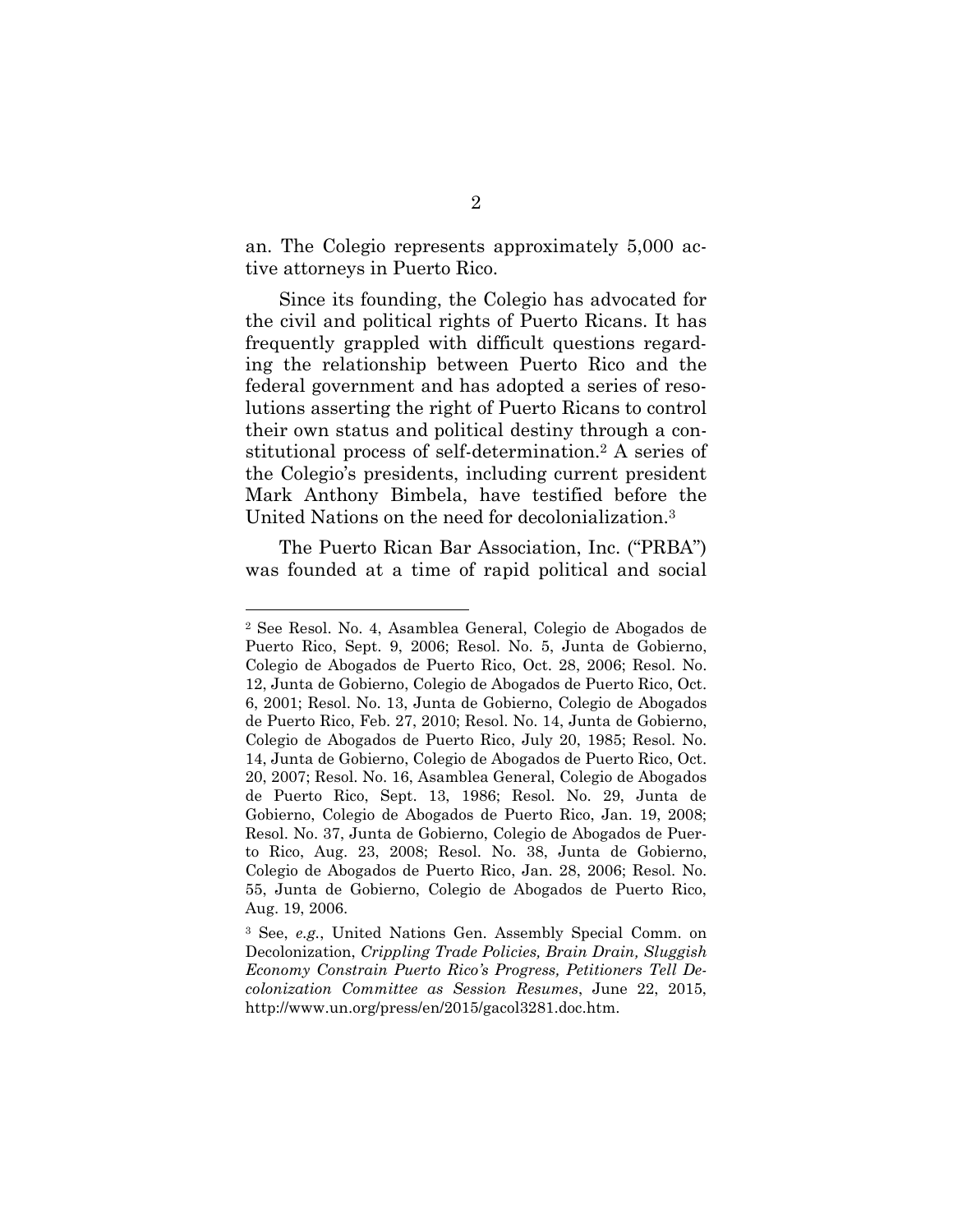change for Puerto Ricans living in Puerto Rico and elsewhere. Puerto Rican nationalism was suppressed by the Gag Law of 1948, P.R. Law No. 53 (1948), which criminalized expressive acts such as the possession of Puerto Rican flags. Efforts to invalidate the Gag Law under the First Amendment were unsuccessful, and the law remained in effect until it was repealed in 1957. That same year, a group of Puerto Rican and Latino attorneys in New York began gathering socially to offer each other personal and professional support in an era when it was difficult for Puerto Rican and Latino attorneys to be accepted as members in established bar associations.

Today, the PRBA is one of the largest and oldest ethnic bar associations in New York State, representing attorneys, judges, law professors and students who share a common interest in fostering professional development and addressing issues that are important to the Puerto Rican and other Latino communities.

This case is of particular importance to the *amici* because it implicates the political and legal relationship between Puerto Rico and the federal government. The case arises in the context of the dualsovereign exception to the Double Jeopardy Clause, but any decision bearing on Puerto Rico's position in our federal system could have broader implications for Puerto Rico.

*Amici* submit this brief to familiarize the Court with the sordid history of the *Insular Cases* and their lasting impact on Puerto Rico. This Court should resist relying on the *Insular Cases* to resolve the instant dispute. In the proper case, the Court should reconsider the *Insular Cases* and should overrule them.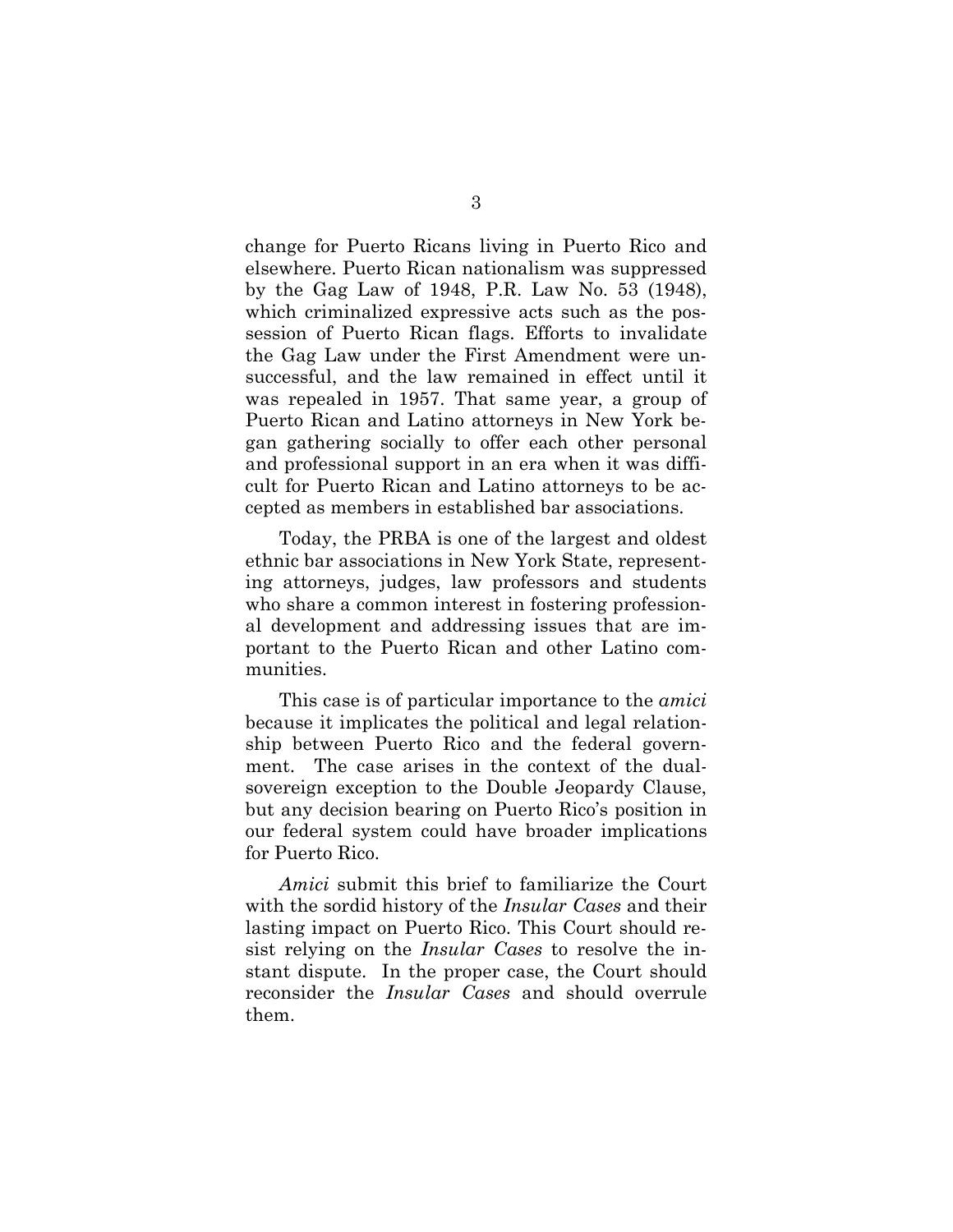#### **SUMMARY OF ARGUMENT**

Over a century ago, in the wake of the Spanish-American War, this Court issued a series of decisions, now known collectively as the *Insular Cases*, in which it addressed the question whether and to what extent the Constitution applied, of its own force, in the territories that the United States had acquired in the conflict. The Court held that these territories, though part of the United States, had not been "incorporated" into the United States for constitutional purposes and that most provisions of the Constitution thus did not apply to their residents.

In this case, which presents the question whether Puerto Rico is a separate sovereign from the United States for purposes of the Double Jeopardy Clause, this Court may be inclined to look to the *Insular Cases* for guidance. But it need not and should not do so. The *Insular Cases* reflect badly outdated theories of imperialism and racial inferiority and have outlived their usefulness.

#### **A.**

The *Insular Cases* were decided during a heated national debate over how to govern the territories acquired by the United States in the Spanish-American War. Some Americans argued that the Constitution would apply in full to the new territories and lamented the consequences that would result. Others contended that the territories could and should be treated as colonies whose residents would not enjoy constitutional rights. The *Insular Cases* ultimately split the difference between these two positions, holding that the newly acquired lands were unincorporated territories where the Constitution would not fully apply without further congressional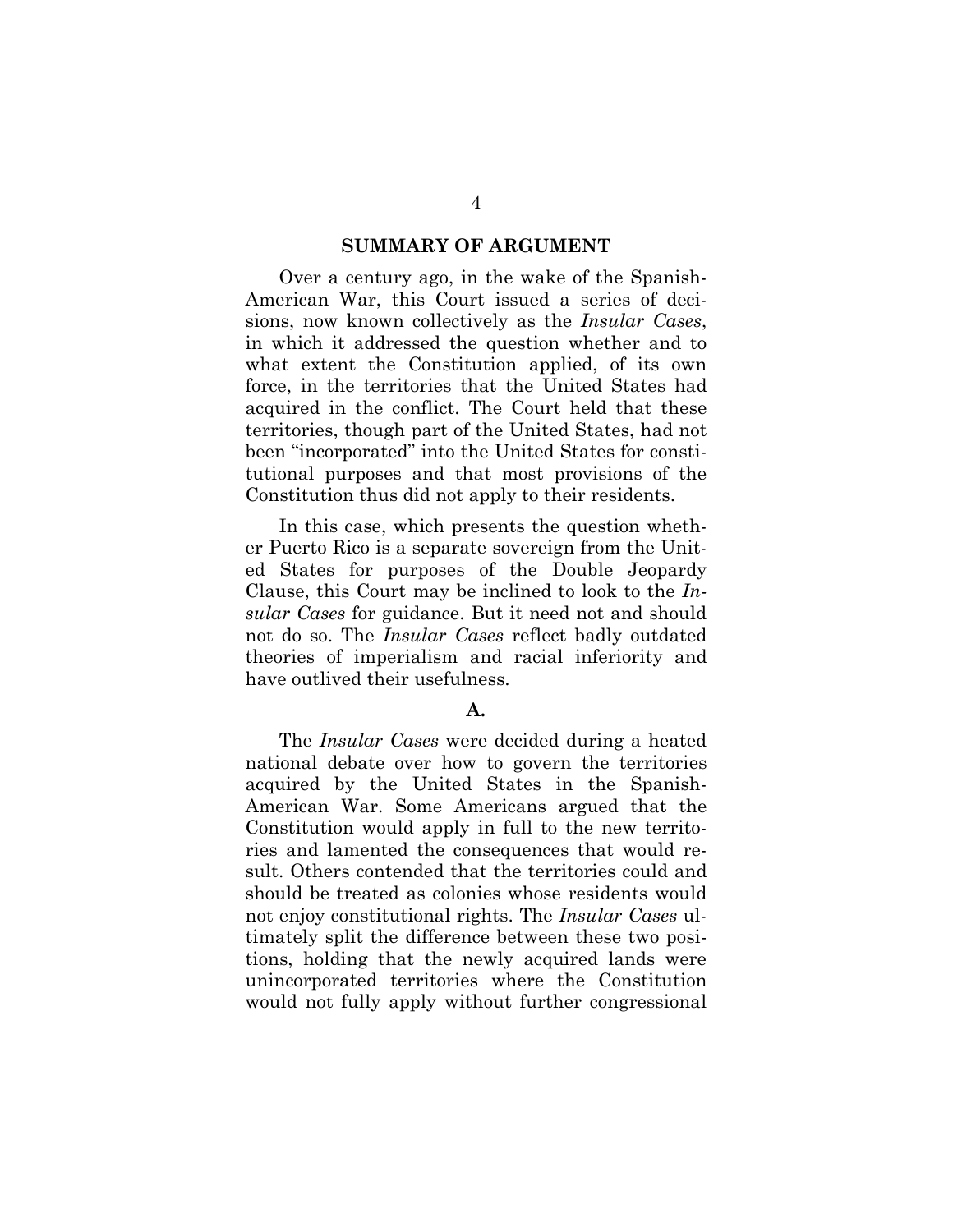action. This doctrine rests on assumptions that the Nation has long since rejected: namely, that U.S. citizens born in Puerto Rico are inferior to citizens born on the mainland and unready for free government, and that the United States therefore has the power to deny them equal rights and protection.

#### **B.**

The effects of the *Insular Cases* and their doctrine of "unincorporated" territories are still felt today. Though certain constitutional rights have been held to extend to Puerto Ricans and other territorial residents, many others have not. For example, residents of the territories do not enjoy the same right to a jury trial in criminal cases that the Sixth Amendment guarantees to other U.S. citizens. The *Insular Cases* have also helped give rise to a highly deferential form of equal protection jurisprudence, under which Congress is generally free to disadvantage Puerto Rico in allocating economic benefits. In these and other ways, the *Insular Cases* continue to deny Puerto Ricans full constitutional rights and perpetuate the colonial status of the territories.

### **C.**

When presented with the appropriate opportunity, this Court should overrule the *Insular Cases*, whose imperialist reasoning is no longer tenable, and affirm that under the Constitution, U.S. citizens who live in the territories are entitled to the same civil rights as other U.S. citizens. And in *this* case, the Court should not rely upon the *Insular Cases*. Nor need it do so. Whatever the scope of Puerto Rico's authority under the Puerto Rico Federal Relations Act of 1950, Pub. L. No. 81-600, 64 Stat. 319, and its progeny, a territory is not a separate sovereign from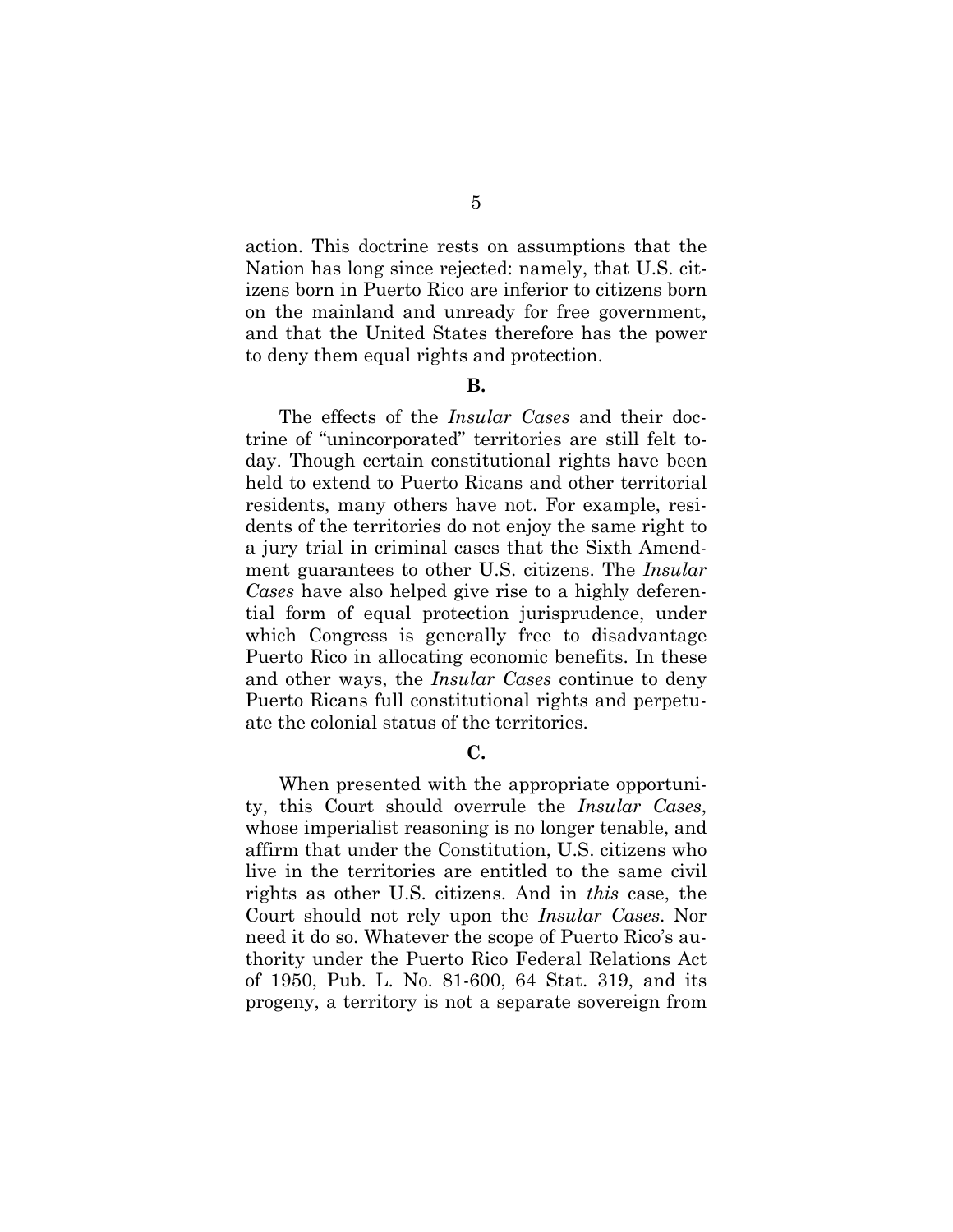the United States, whether it is "incorporated" or "unincorporated"; thus, the *Insular Cases* should not form the basis for this Court's resolution of the question presented.

#### **ARGUMENT**

### **A. The** *Insular Cases* **Are Based On Political And Social Beliefs That Have Long Since Been Rejected.**

#### *1. The Roots Of The* Insular Cases *Were In Misguided Racial And Imperialist Ideas*

a. In the 1898 Treaty of Paris, which ended the Spanish-American War, the United States acquired Puerto Rico, the Philippines, and Guam from Spain.<sup>4</sup> This territorial expansion brought with it thorny legal and political questions. How were the new territories to be governed? Were they to be put on a path to statehood, or simply maintained in a state of perpetual dependency? And what legal rights would their inhabitants enjoy?

The "guns were barely silenced when a national debate ensued" over these very questions. Juan R. Torruella, *Ruling America's Colonies: The* Insular Cases, 32 Yale L. & Pol'y Rev. 57, 65 (2013). That debate was especially lively in the legal community. In a series of articles published in the *Harvard Law Review* in 1898 and 1899, some of the leading scholars of the day put forth differing theories regarding whether and how the Constitution applied in the newly acquired territories. Their ideas had "para-

<sup>4</sup> The Treaty also allowed the United States to occupy Cuba, which was made an independent state. See Treaty of Paris art. 1, U.S.-Sp., Dec. 10, 1898, http://avalon.law.yale.edu/ 19th\_century/sp1898.asp.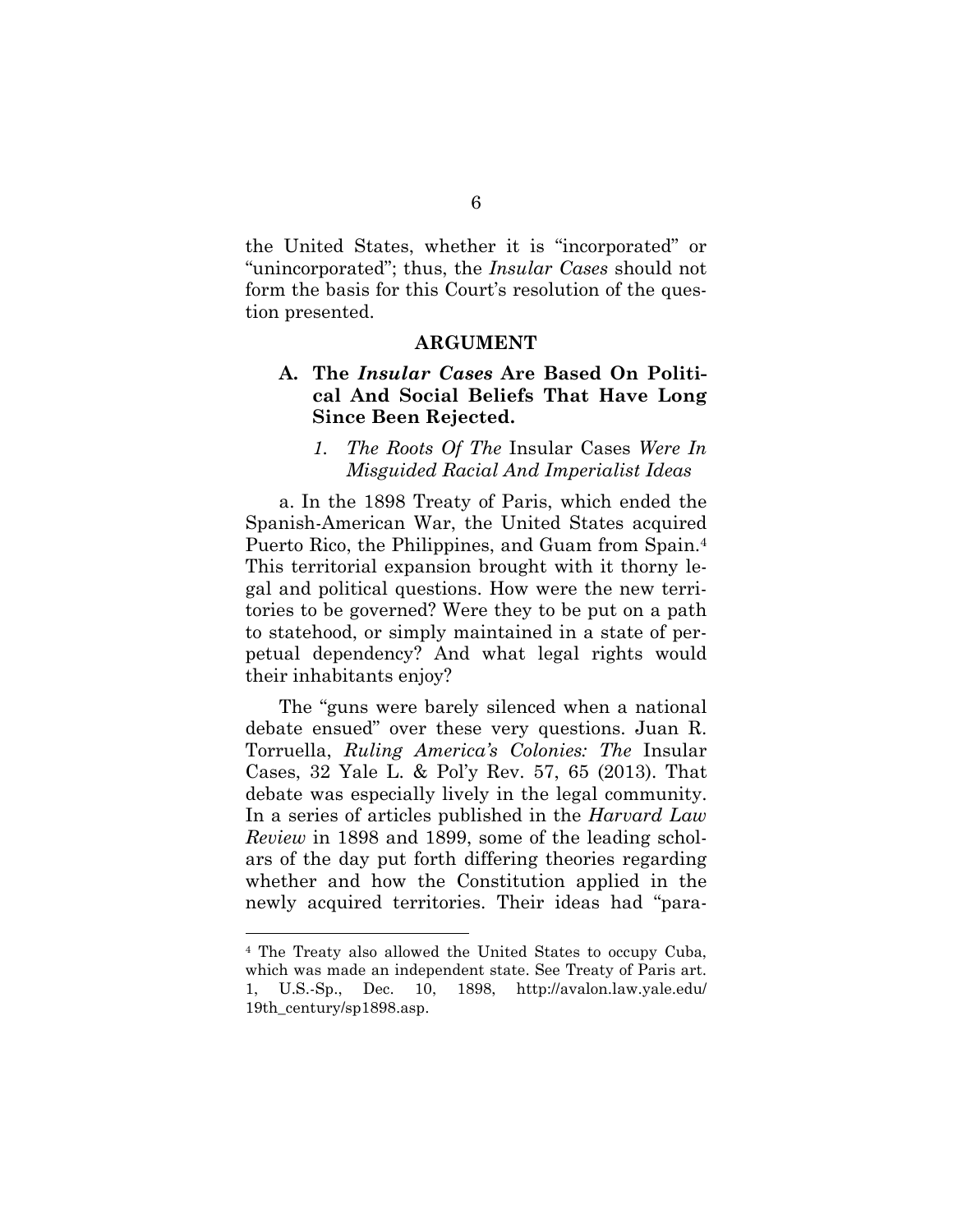mount influence" on the way in which this Court subsequently resolved the issue. *Ibid.*; see also Efren Rivera Ramos, *The* Insular Cases*: What Is There to Reconsider?*, in Reconsidering the Insular Cases: The Past and Future of the American Empire 29, 29 (Gerald L. Neuman & Tomiko Brown-Nagin eds., 2015).

b. One view, advocated by professors Carman Randolph of Columbia and Simeon Baldwin of Yale, posited that the Constitution applied, of its own force and in its entirety, in every place subject to the sovereignty of the United States, including the newly acquired territories.

"The Constitution," Randolph argued, "is a selfextending law, and so far as it covers our present possessions must cover future ones." Carman F. Randolph, *Constitutional Aspects of Annexation*, 12 Harv. L. Rev. 291, 306 (1898). He concluded that as a result, U.S. citizens outside the states "possess the same personal and property rights that the people of the States enjoy." *Id.* at 302. Baldwin agreed with this view, stating that "the Constitution is the supreme law wherever the flag of the Union floats over its soil." Simeon E. Baldwin, *The Constitutional Questions Incident to the Acquisition and Government by the United States of Island Territory*, 12 Harv. L. Rev. 393, 405 (1899).

c. A second view, espoused by Dean Christopher Columbus Langdell and Prof. James Bradley Thayer of Harvard Law School, surmised that the Constitution applied only to the States, and not to outlying territories.

Langdell hypothesized that the Constitution had "no application to territory which is subject to no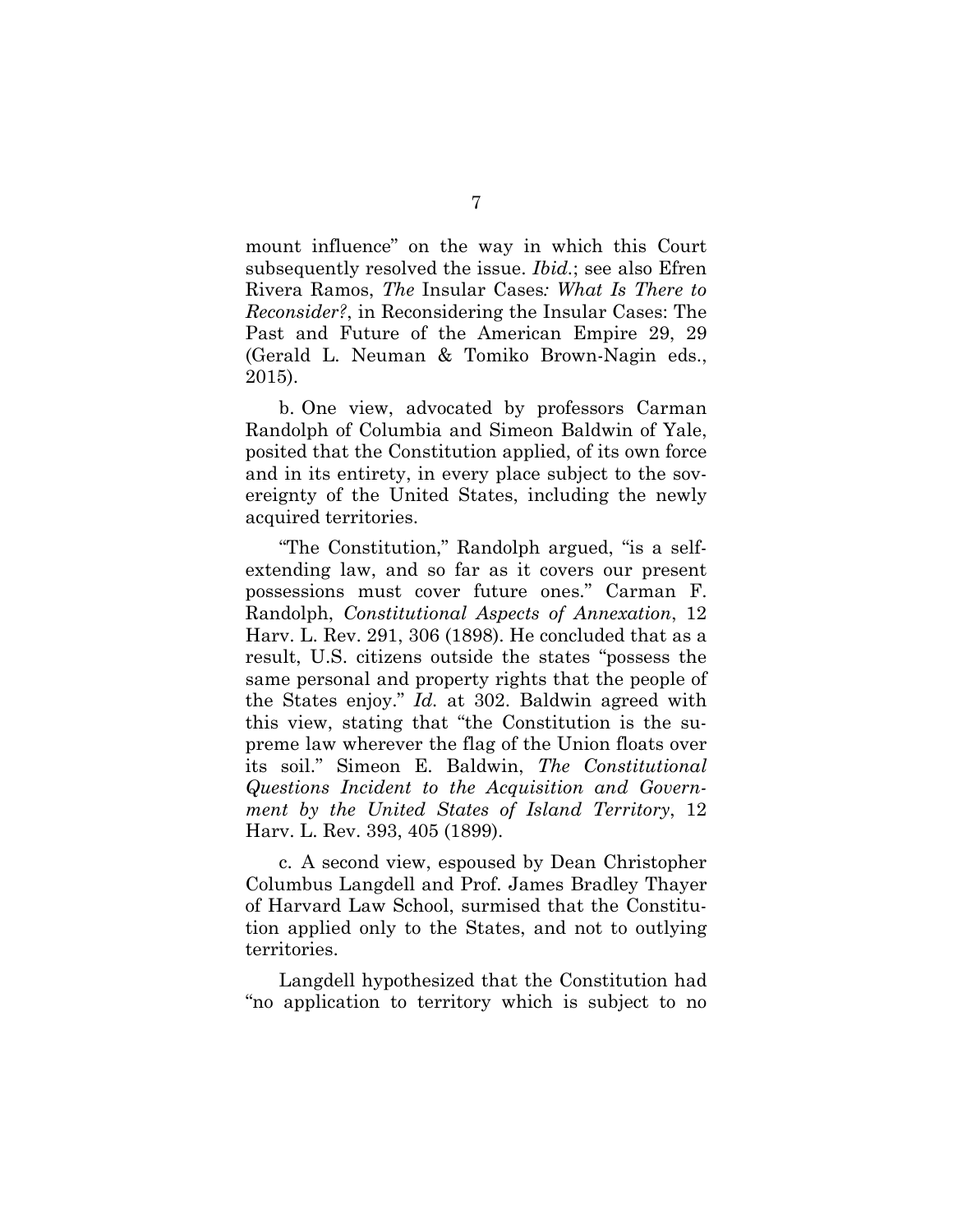State sovereignty, and in which the United States can exercise all the power which can be exercised within a State either by the State or by the United States." C.C. Langdell, *The Status of Our New Territories*, 12 Harv. L. Rev. 365, 388 (1899). In Langdell's view, the "one known mode of incorporating newly acquired territory into the United States" and thereby entitling its citizens to the protections of the Constitution was "by admitting it as a State." *Ibid.* Thayer agreed that "when a new region is acquired it does not at once and necessarily become a part of what we call the 'territory' of the United States." James Bradley Thayer, *Our New Possessions*, 12 Harv. L. Rev. 464, 471 (1899). Rather, he maintained, the United States had the "legal, constitutional power, to govern [newly acquired lands] as colonies, substantially as England might govern them." *Id.* at 467. Only if these territories were admitted to statehood would their inhabitants become entitled to plenary constitutional rights.

d. Finally, in an article that followed the others just discussed, Prof. Abbott Lawrence Lowell of Harvard proposed what he called a "Third View."

Lowell believed that neither Randolph and Baldwin's argument nor Langdell and Thayer's was wholly acceptable. He argued that Randolph and Baldwin's position—that the Constitution applied fully in the territories—was "irrational, because it extends the restrictions of the Constitution to conditions where they cannot be applied without rendering the government of our new dependencies wellnigh impossible." Abbott Lawrence Lowell, *The Status of Our New Possessions—A Third View*, 13 Harv. L. Rev. 155, 157 (1899). On the other hand, he explained, Langdell and Thayer's view—that the Con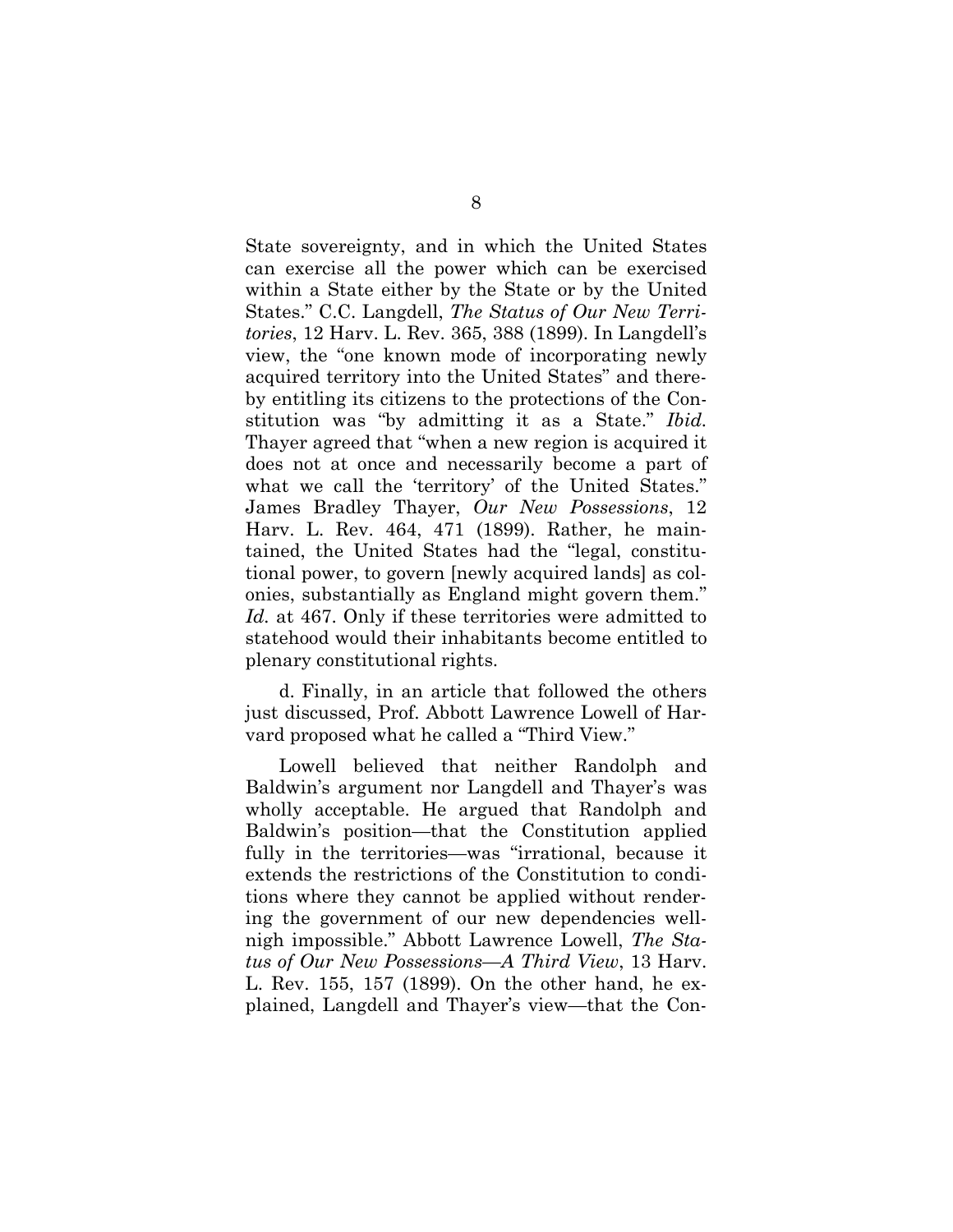stitution had *no* application in the territories produced anomalous and troubling consequences: Congress could take property from persons in the District of Columbia or the territories without just compensation, or pass bills of attainder there. *Id.* at 156-57.

Lowell articulated an intermediate position: that "possessions acquired by conquest or cession do not become a part of the United States," and could be "incorporat[ed]" into the Union only by legislative action. Lowell, *supra*, at 176. In unincorporated territories, Lowell explained, certain constitutional provisions would apply, but others, "such as those requiring uniformity of taxation and trial by jury," would not. *Ibid.*

e. Despite their differing legal conclusions, all of these scholars shared the belief that the inhabitants of the newly acquired territories were so different from and inferior to the U.S. citizens who resided in the States that applying the Constitution in these territories would be cause for concern.

Those who held that the Constitution applied only in the States were certainly of this view. Langdell suggested that the Bill of Rights was "so peculiarly and so exclusively English that an immediate and compulsory application of [it] to ancient and thickly settled Spanish colonies would furnish as striking a proof of our unfitness to govern dependencies, or to deal with alien races, as our bitterest enemies could desire." Langdell, *supra*, at 386. And Thayer opined that admitting any "extra-continental" state into the Union was an "intolerable suggestion." Thayer, *supra*, at 484.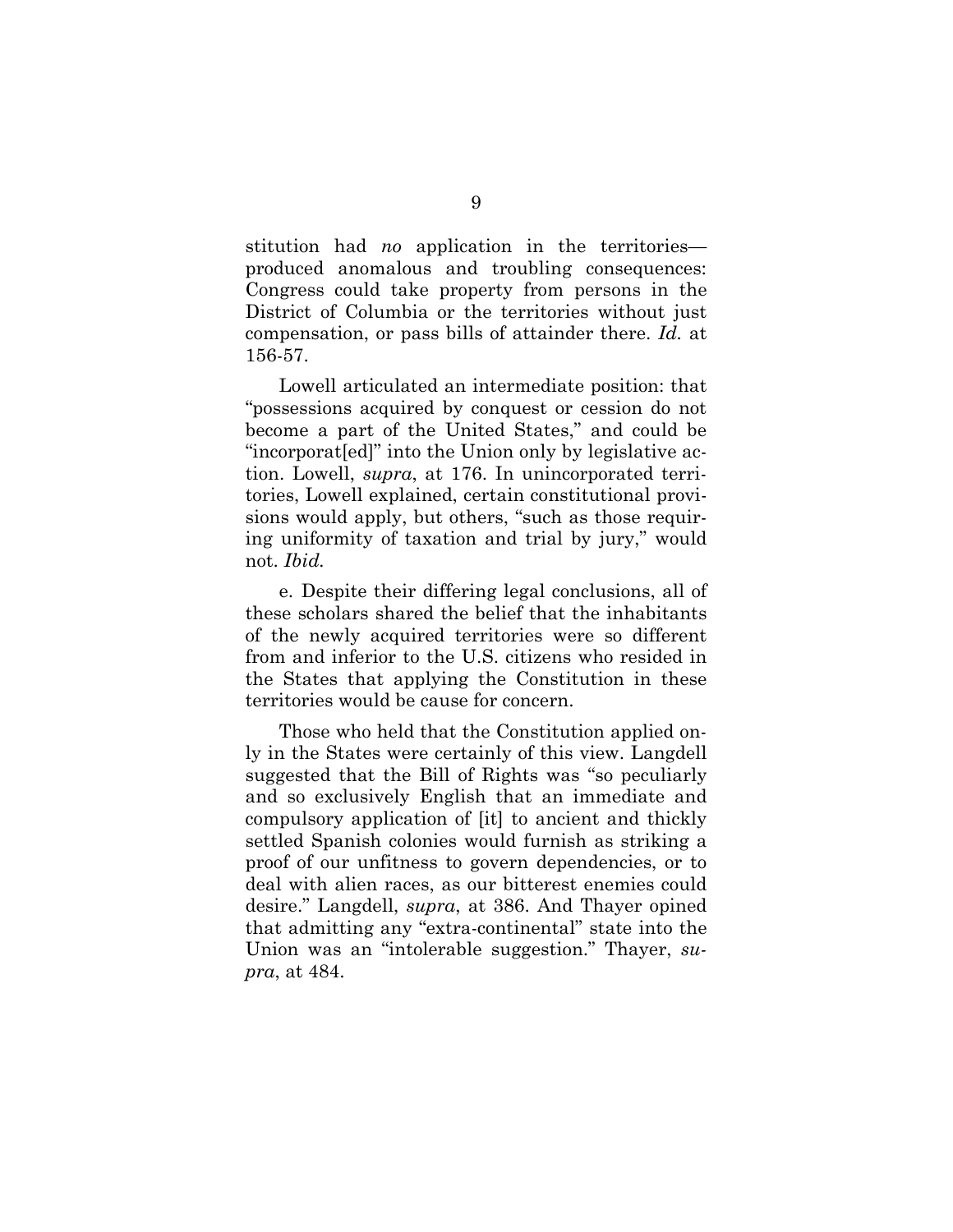But even those who held that the Constitution followed the flag everywhere in the world were rueful of the fact. Baldwin commented that giving "the halfcivilized Moros of the Philippines, or the ignorant and lawless brigands that infest Puerto Rico" constitutional rights would be a "serious obstacle to the maintenance there of an efficient government." Baldwin, *supra*, at 415. Randolph, for his part, declared that the "Philippine islanders are, and are likely to remain, unfit for statehood," and he suggested various ways in which the United States could avoid annexing the Philippines and triggering application of the Constitution. Randolph, *supra*, at 305.

Lowell, the proponent of the "Third View," likewise believed that the inhabitants of the new territories differed from other U.S. citizens in significant ways. Indeed, he relied on that proposition in order to distinguish between the constitutional rights that he thought should apply in the territories and those that should not. He explained that "restrictions upon the power of Congress" have a "universal bearing" and thus applied everywhere, including unincorporated territories. Lowell, *supra*, at 176. By contrast, he argued, "the rights guaranteed to the citizens," such as those found in the Bill of Rights, were "inapplicable except among a people whose social and political evolution has been consonant with our own" which, in his view, the inhabitants of the new territories were not. *Ibid.*

Thus, at the time that the *Insular Cases* were decided, there was widespread agreement that applying the full panoply of constitutional provisions in the new territories was unwise because the populations of those territories were not ready for such rights and enforcing them would tie the hands of ter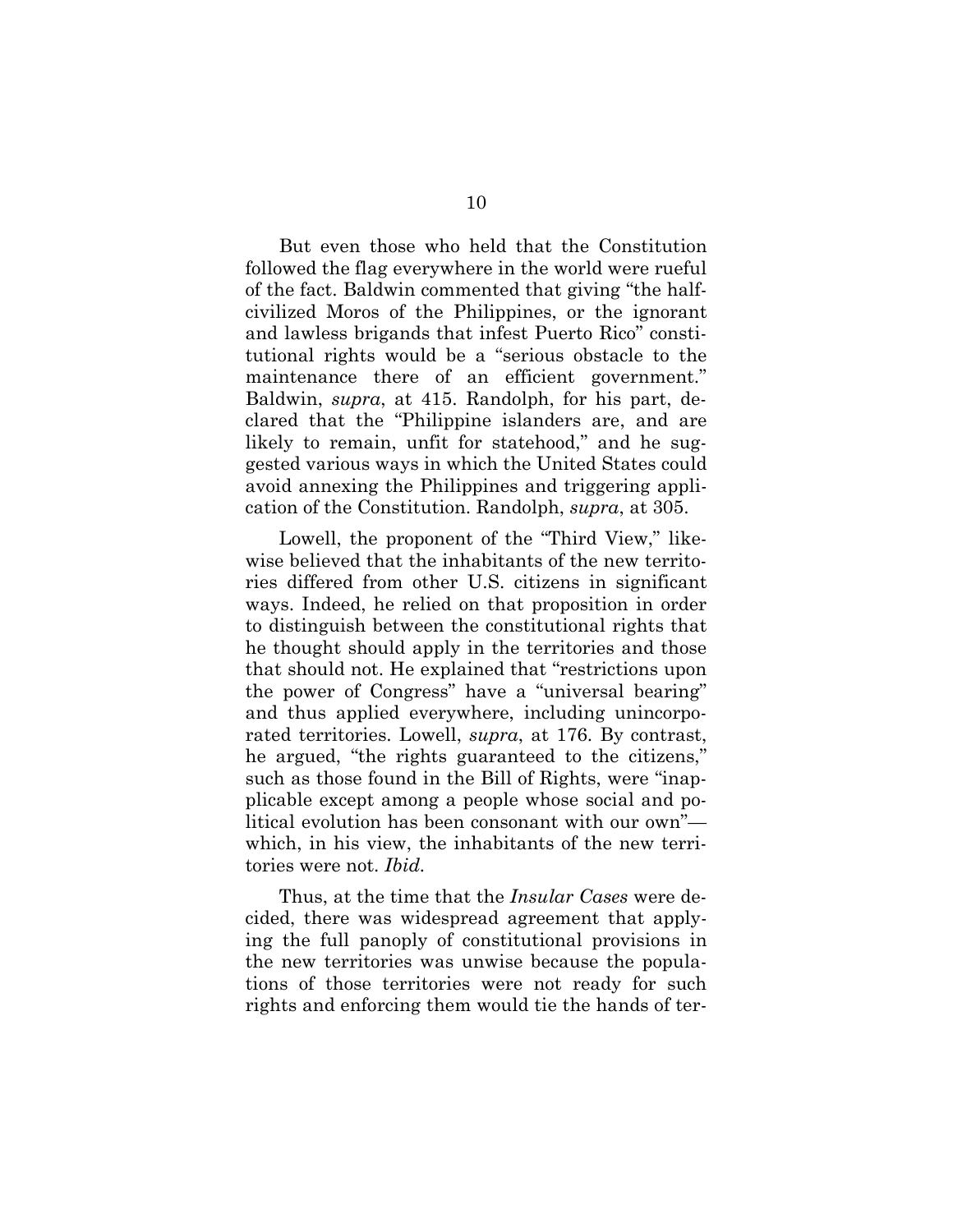ritorial governments. The real debate was over whether the law nonetheless *required* that the Constitution be enforced there. It was this question that was presented for review in the *Insular Cases*.

## *2. The* Insular Cases *Made These Now-Discredited Beliefs The Basis For A Rule Of Constitutional Law*

a. There is disagreement among commentators as to which cases are encompassed by the term "*Insular Cases*," but at a minimum, the term refers to six cases decided by this Court on May 27, 1901.<sup>5</sup> These cases addressed legal issues that had arisen in the wake of the Foraker Act, which Congress enacted in 1900 to provide for a territorial government in Puerto Rico. The Act imposed duties on trade between Puerto Rico and the mainland United States in order to fund the new government. Pub. L. No. 56- 191, §§ 2-4, 31 Stat. 77, 77-78 (1900).

<sup>5</sup> *De Lima* v. *Bidwell*, 182 U.S. 1, 200 (1901) (holding that Puerto Rico is not a "foreign country" for purposes of tariff laws); *Goetze* v. *United States*, 182 U.S. 221, 221-22 (1901) (same, with respect to Puerto Rico and Hawaii); *Dooley* v. *United States*, 182 U.S. 222, 236 (1901) (holding that the President's Article II authority to impose tariffs on goods imported to Puerto Rico from the United States expired after the island was ceded to the United States); *Armstrong* v. *United States*, 182 U.S. 243, 244 (1901) (same); *Downes* v. *Bidwell*, 182 U.S. 244, 287 (1901) (holding that Puerto Rico is not part of the United States for purposes of the Uniformity Clause); *Huus* v. *New York & Porto Rico S.S. Co.*, 182 U.S. 392, 397 (1901) (holding that a ship traveling between New York and Puerto Rico was engaged in the "coasting trade," rather than in foreign commerce).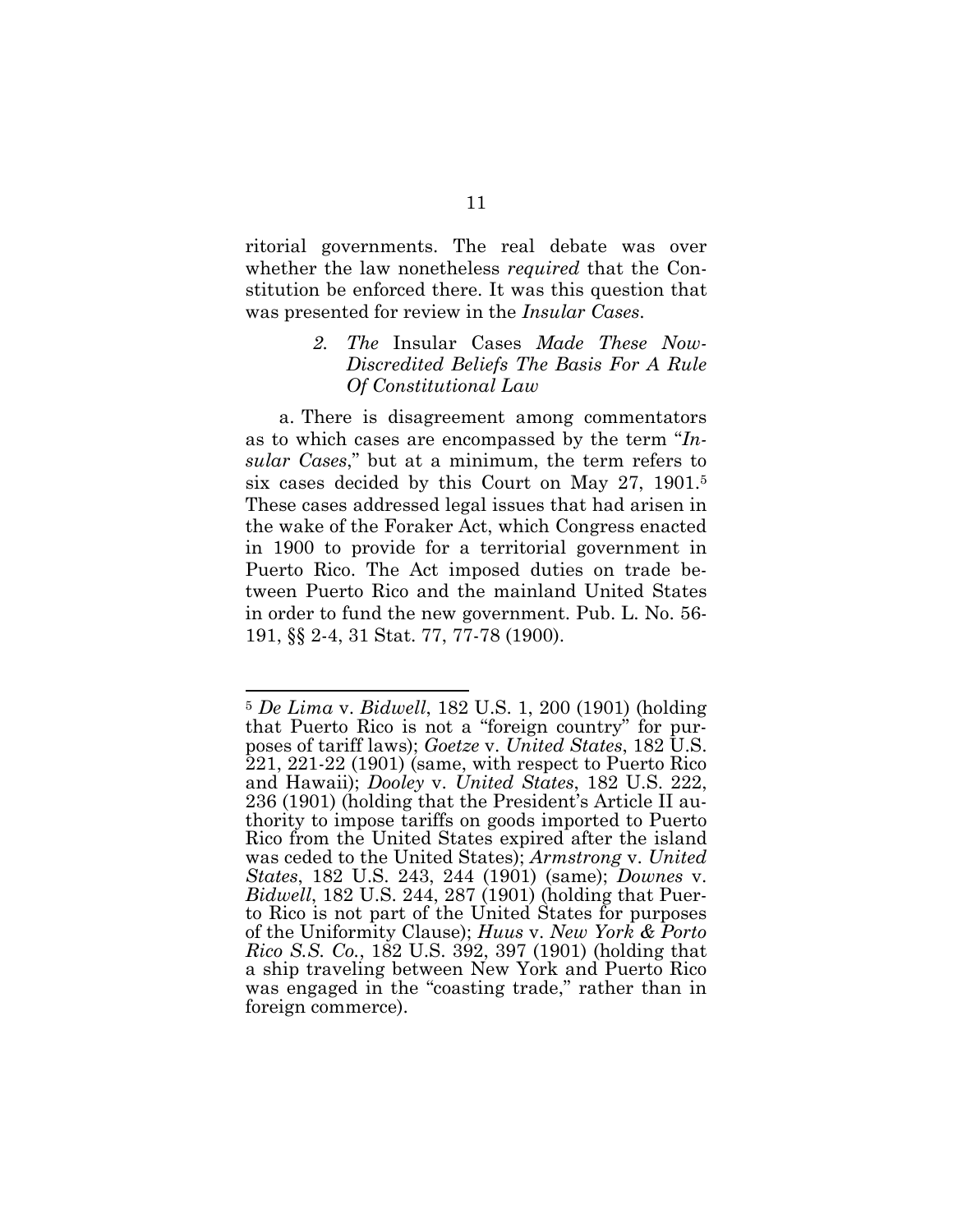b. In the first of the *Insular Cases*, *De Lima* v. *Bidwell*, 182 U.S. 1 (1901), a firm that had paid tariffs on goods imported to New York from Puerto Rico *before* the enactment of the Foraker Act sued to recover the tariffs, arguing that Puerto Rico was not a foreign country and that the imports thus should not have been taxed. The Court agreed, holding that a territory could not "be at the same time both foreign and domestic" and that Puerto Rico was thus part of the United States, for purposes of the tariff laws, from the moment it was acquired in the Treaty of Paris. *Id.* at 199-200.

In dissent, Justice McKenna borrowed from Lowell's incorporation theory to argue that the tariffs had been properly collected. The majority opinion, he contended, presumed that Puerto Rico had been incorporated into the United States by the Treaty of Paris, when in fact it had not. *De Lima*, 182 U.S. at 217 (McKenna, J., dissenting). The treaty, in Justice McKenna's view, had left the question of incorporation to Congress. *Id.* at 214.

Justice McKenna warned against the dangers he perceived would follow from concluding that "our Constitution and laws, immediately apply on cession of territory." *De Lima*, 182 U.S. at 219. He explained that if that were the case, the government "could make no accommodation to exigency [and] would stand bound in a helpless fatality." *Ibid.* Construing the treaty and the Constitution not to incorporate Puerto Rico into the United States would allow the territories to be governed with a freer hand and avoid "the danger of the nationalization of savage tribes." *Ibid.*

c. *De Lima*'s conclusion that Puerto Rico was part of the United States led inexorably to the next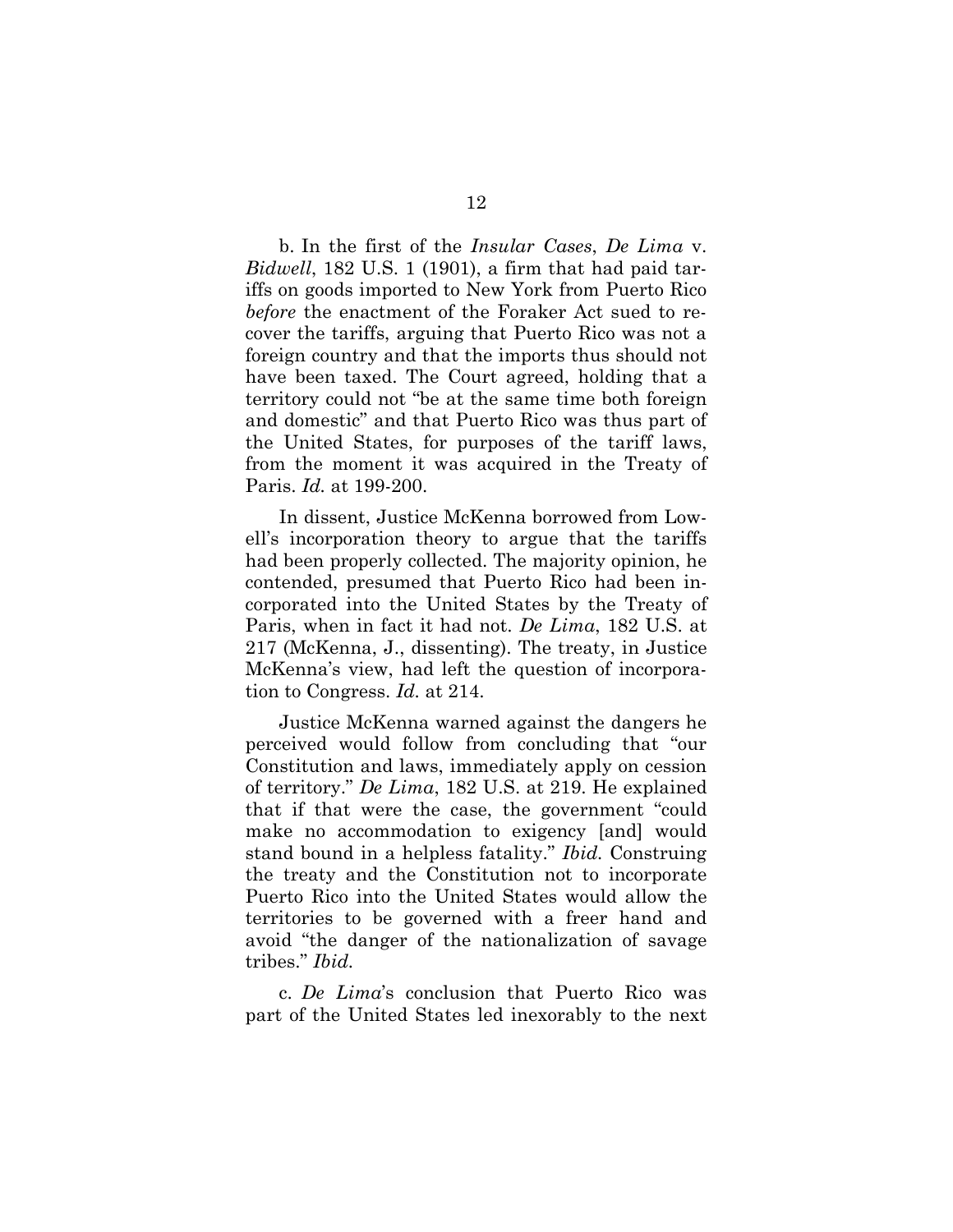and most significant of the *Insular Cases*, *Downes* v. *Bidwell*, 182 U.S. 244 (1901), where the incorporation theory featured prominently again.

*Downes* presented the question whether the Foraker Act's duties on goods transported between Puerto Rico and the mainland violated the Uniformity Clause of the Constitution, which requires that "all Duties, Imposts and Excises shall be uniform throughout the United States." U.S. Const. art. I, § 8, cl. 1. The Court held by a five-to-four vote that the Act was constitutional because the Uniformity Clause did not apply to Puerto Rico, but the Justices in the majority produced several different opinions explaining why this was so.

Justice Brown, who announced the judgment of the Court but wrote only for himself, worried openly about the potential consequences of holding that the Constitution fully applied, of its own force, in every place subject to the control of the United States. "It is obvious," he explained, "that in the annexation of outlying and distant possessions grave questions will arise from differences of race, habits, laws, and customs of the people \* \* \* which may require action on the part of Congress that would be quite unnecessary in the annexation of contiguous territory inhabited only by people of the same race, or by scattered bodies of native Indians." *Downes*, 182 U.S. at 282.

Justice Brown observed that because the "alien races" that inhabited the new territories that the United States had acquired differed from other Americans in "religion, customs, laws, methods of taxation, and modes of thought, the administration of government and justice, according to Anglo-Saxon principles, may for a time be impossible." *Downes*, 182 U.S. at 287. Thus, he argued, it was appropriate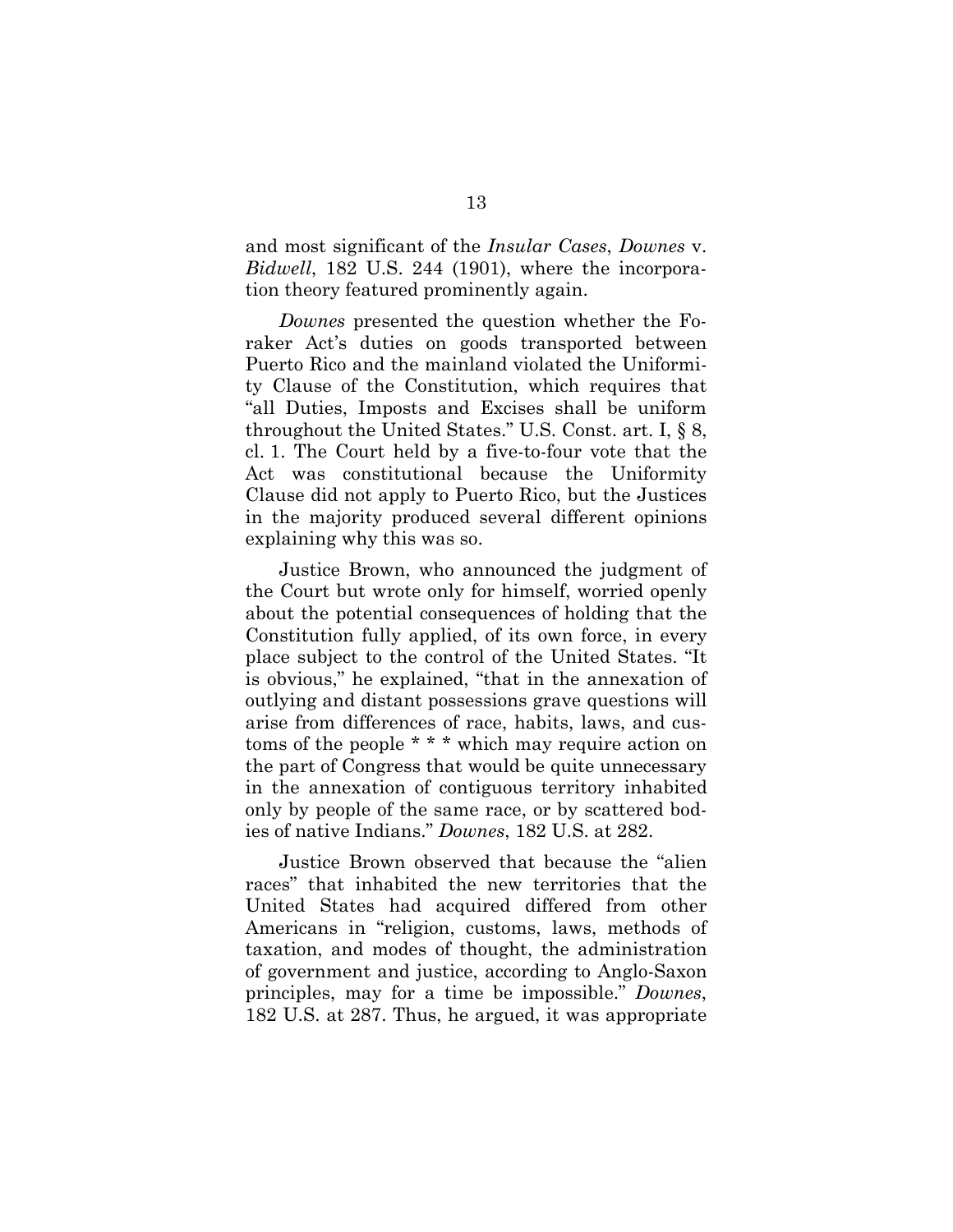that "large concessions . . . be made for a time, that ultimately our own theories may be carried out, and the blessings of a free government under the Constitution extended to them." *Ibid.* He concluded "that the island of Porto Rico is a territory appurtenant and belonging to the United States, but not a part of the United States within the revenue clauses of the Constitution." *Ibid.*

Justice Edward White, writing for himself and two other Justices, concurred in the judgment on the basis of Lowell's incorporation theory. He argued that "where a treaty contains no conditions for incorporation \* \* \* that incorporation does not arise until in the wisdom of Congress it is deemed that the acquired territory has reached that state where it is proper that it should enter into and form a part of the American family." *Downes*, 182 U.S. at 339 (White, J., concurring). Because no such incorporation had occurred, he explained, "while in an international sense Porto Rico was not a foreign country, since it was subject to the sovereignty of and was owned by the United States, it was foreign to the United States in a domestic sense." *Id.* at 341.

The final member of the majority, Justice Gray, agreed "in substance" with Justice White's opinion, but he wrote separately to explain that the basis for his views was his belief that "[c]ivil government cannot take effect at once" in "territory acquired by war"; rather, he argued, "[t]here must, of necessity, be a transition period." *Downes*, 182 U.S. at 345 (Gray, J., concurring). "If Congress is not ready to construct a complete government for the conquered territory," he concluded, "it may establish a *temporary* government, which is not subject to all the re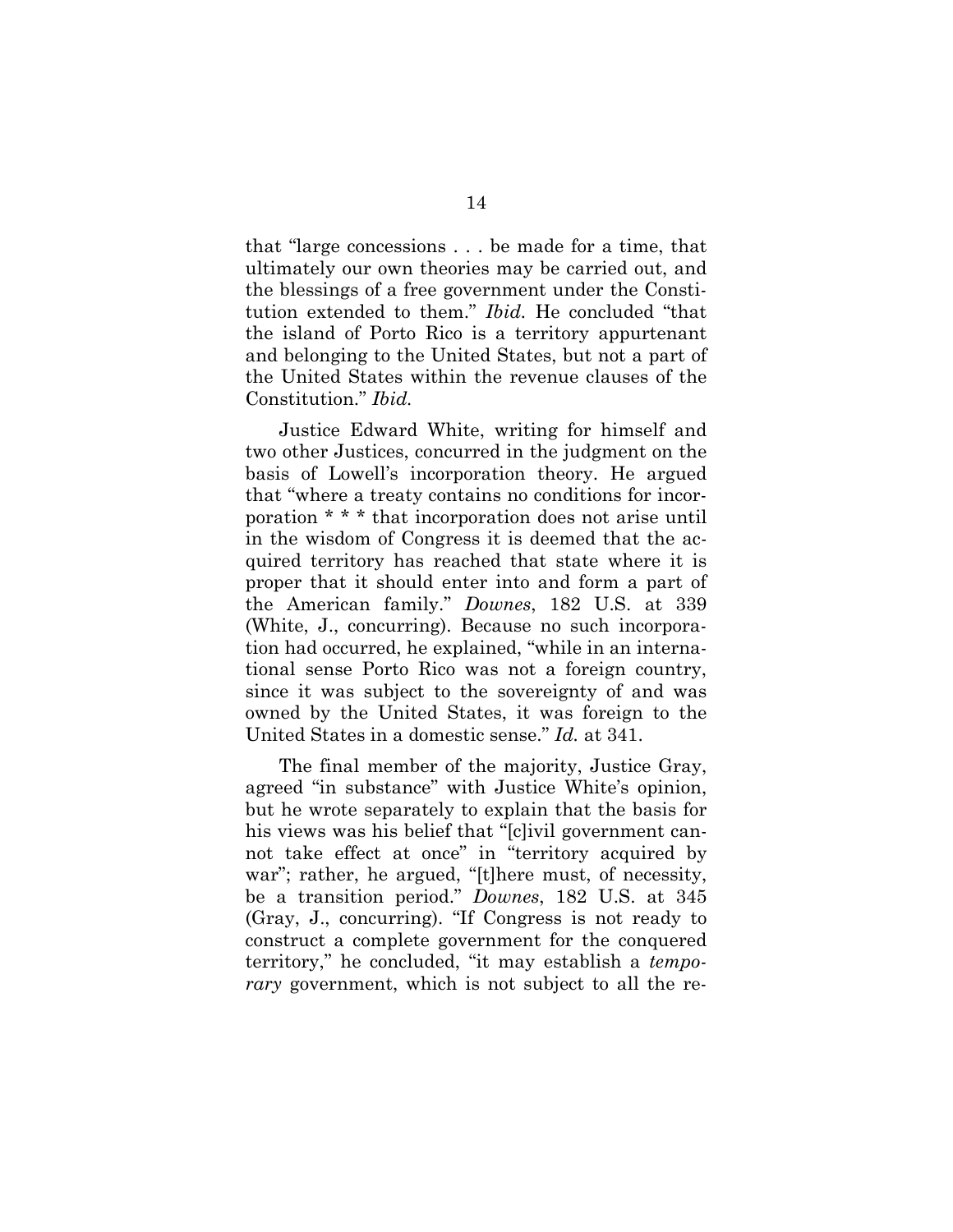strictions of the Constitution." *Id.* at 346 (emphasis added).

In dissent, Justice Harlan denounced the majority's reasoning. He vehemently denied the notion that "Congress can deal with new territories just as other nations have done or may do with their new territories." *Downes*, 182 U.S. at 380 (Harlan, J., dissenting). "This nation," he explained, "is under the control of a written constitution \* \* \*. Monarchical and despotic governments, unrestrained by written constitutions, may do with newly acquired territories what this government may not do consistently with our fundamental law. To say otherwise is to concede that Congress may, by action taken outside of the Constitution, engraft upon our republican institutions a colonial system such as exists under monarchical governments. Surely such a result was never contemplated by the fathers of the Constitution. If that instrument had contained a word suggesting the possibility of a result of that character it would never have been adopted by the people of the United States." *Ibid.*

d. Although the incorporation theory failed to command a majority of the Court in *Downes*, it soon became enshrined as a feature of U.S. constitutional law. Just three years later, the Court decided *Dorr* v. *United States*, 195 U.S. 138 (1904), where five Justices agreed for the first time that there was a constitutional distinction between incorporated and unincorporated territories.

In *Dorr*, two petitioners convicted of criminal libel in the Philippines without a jury challenged their convictions under the Sixth Amendment. Relying heavily on *Downes*, the majority concluded that Congress was not required to "enact for ceded territory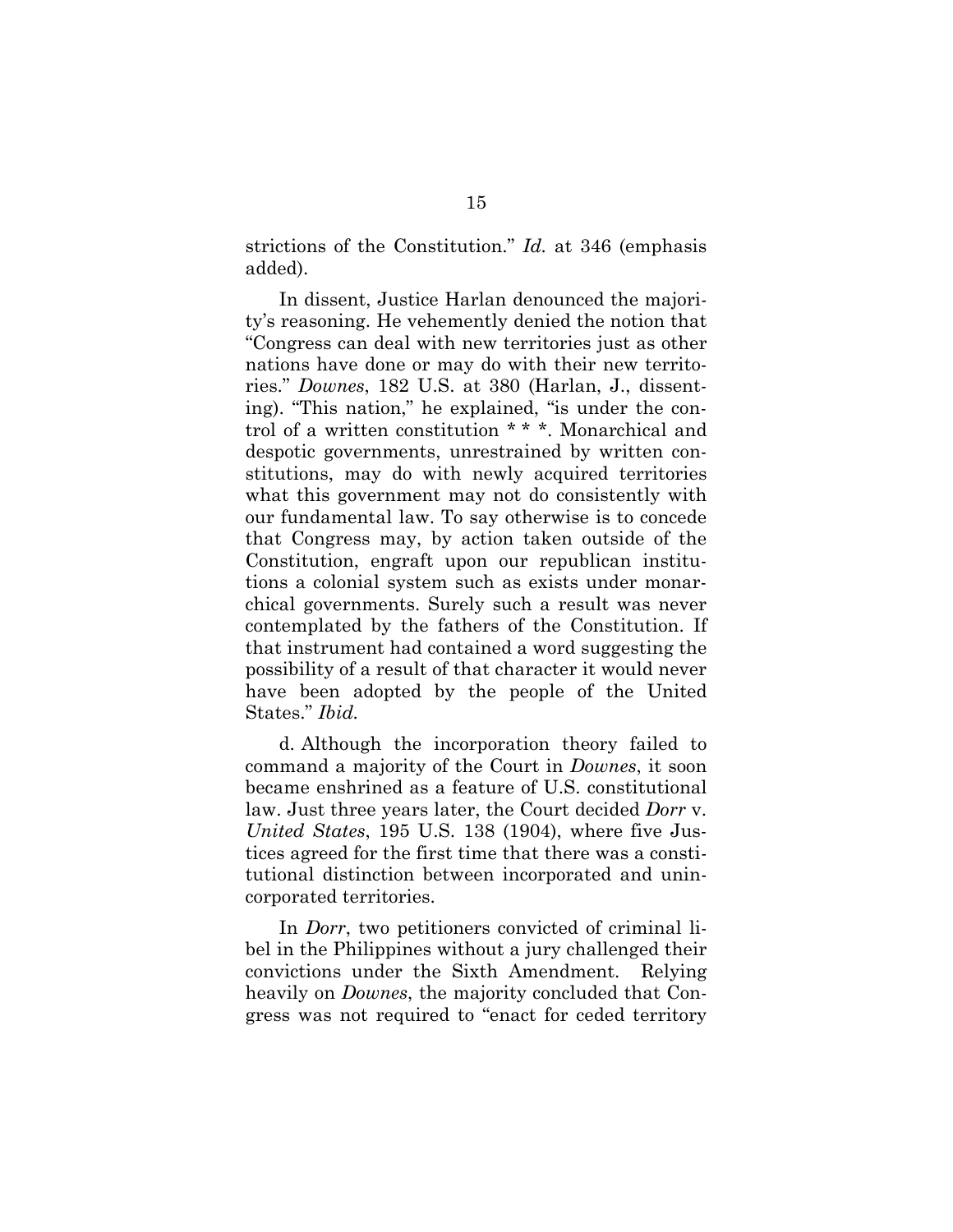not made a part of the United States by Congressional action, a system of laws which shall include the right of trial by jury, and that the Constitution does not, without legislation, and of its own force, carry such right to territory so situated." *Dorr*, 195 U.S. at 149. The Court accordingly sustained the petitioners' convictions.

e. In 1917, the legal status of the inhabitants of Puerto Rico underwent a dramatic change with the passage of the Jones-Shafroth Act. The Jones-Shafroth Act declared all Puerto Ricans to be U.S. citizens, and it set out a "Bill of Rights" granting certain legal rights—though not all the rights contained in the Constitution's Bill of Rights—to Puerto Ricans. Pub. L. No. 63-368, ch. 145, §§ 2, 5, 39 Stat. 951, 951-53 (1917).

Five years later, in *Balzac* v. *Porto Rico*, 258 U.S. 298 (1922), the Court was confronted with the question whether the grant of U.S. citizenship to Puerto Ricans had changed the unincorporated status of the territory. *Balzac*, like *Dorr*, involved a petitioner convicted of criminal libel without a jury, this time in Puerto Rico. The petitioner in *Balzac* argued that his conviction violated the Sixth Amendment.

The Court now held unanimously that Puerto Rico had not been incorporated and that the Sixth Amendment thus did not apply there. Writing for the Court, Chief Justice Taft rejected the petitioner's argument that the Jones-Shafroth Act, by conferring U.S. citizenship on Puerto Ricans, had made Puerto Rico an incorporated territory. The Chief Justice acknowledged that an act of Congress "declaring an intention to confer political and civil rights on the inhabitants of \* \* \* new lands as American citizens" could cause a territory to be incorporated. *Balzac*,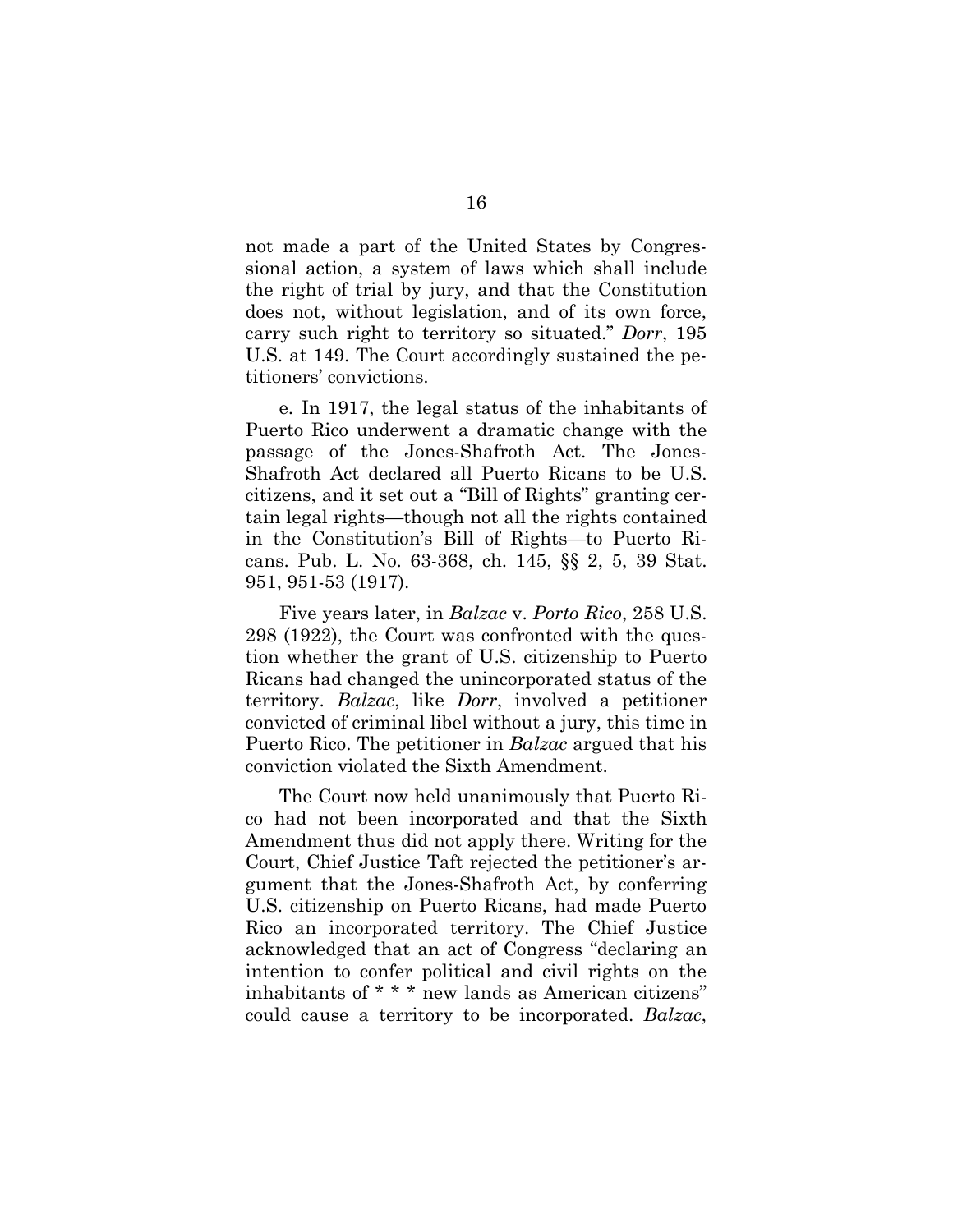258 U.S. at 309. Indeed, the Court had relied on such an act when it held in *Rassmussen* v. *United States*, 197 U.S. 516 (1905), that Alaska was an incorporated territory. See *id*. at 522 (holding that treaty language providing that "inhabitants of [Alaska] \* \* \* shall be admitted to the enjoyment of all the rights, advantages, and immunities of citizens of the United States" incorporated Alaska into the United States) (internal quotation marks omitted).

The Chief Justice explained, however, that Puerto Rico presented a much different case from Alaska: "Congress has thought that a people like the Filipinos, or the Porto Ricans, trained to a complete judicial system which knows no juries, living in compact and ancient communities, with definitely formed customs and political conceptions, should be permitted themselves to determine how far they wish to adopt this institution of Anglo-Saxon origin, and when." *Balzac*, 258 U.S. at 310. Accordingly, the Court should not "lightly" infer "an intention to incorporate in the Union these distant ocean communities of a different origin and language from those of our continental people." *Id.* at 311.

The Court thus held that the Jones-Shafroth Act had not incorporated Puerto Rico into the United States. Although *Balzac* acknowledged that "[t]he guaranties of certain fundamental personal rights declared in the Constitution, as, for instance, that no person could be deprived of life, liberty, or property without due process of law, had from the beginning full application in the Philippines and Porto Rico," other rights would not apply in Puerto Rico unless and until it became incorporated. *Balzac*, 258 U.S. at 312-13. This holding completed the "constitutional[] rationaliz[ation]" of the colonial status of the territo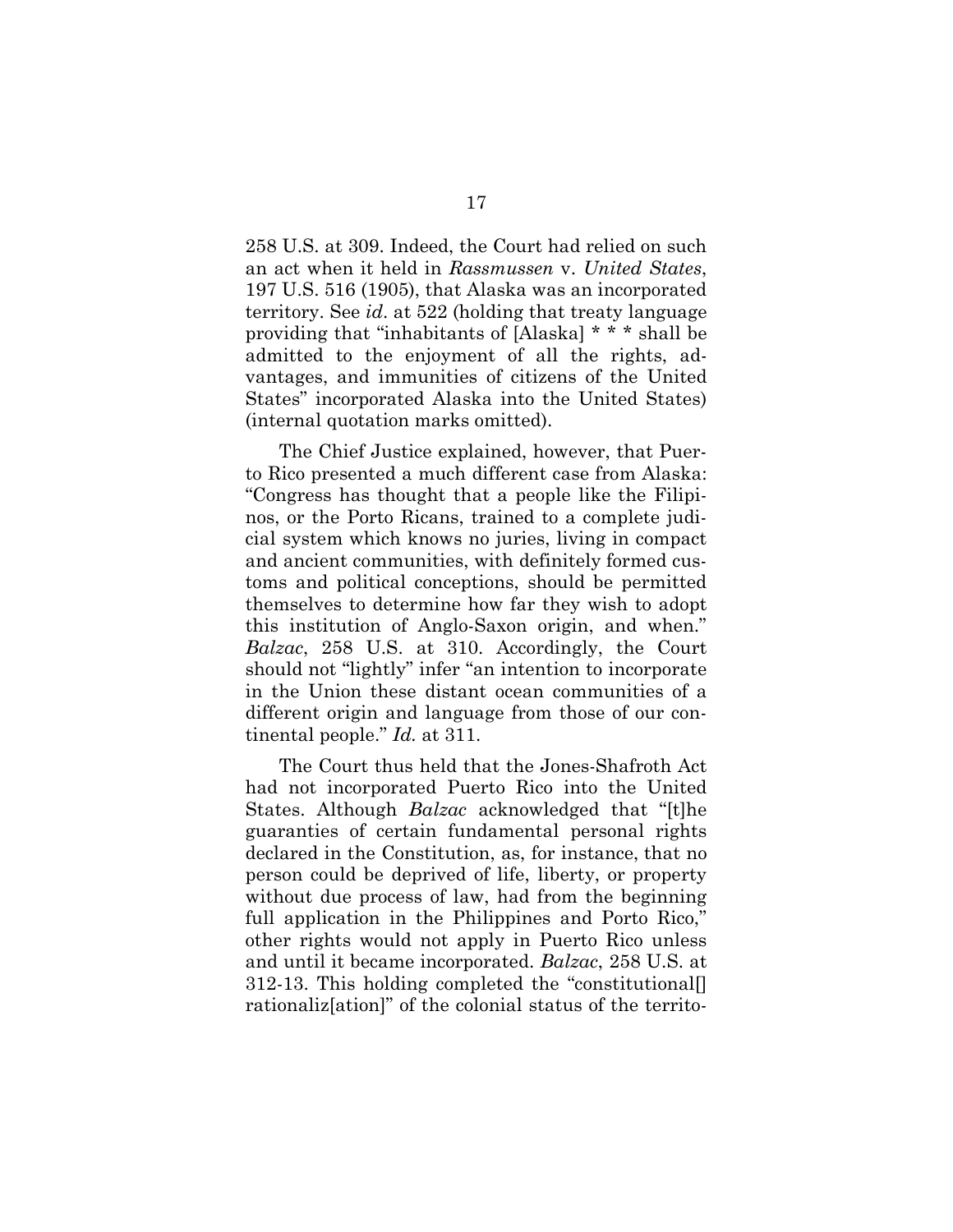ries that began in *Downes*. See Carlos Ivan Gorrin Peralta, *Puerto Rico and the United States at the Crossroads*, in Reconsidering the Insular Cases: The Past and Future of the American Empire 183, 183 (Gerald L. Neuman & Tomiko Brown-Nagin eds., 2015).

## **B. As A Result Of The** *Insular Cases***, Puerto Ricans And Other Territorial Residents Still Lack Full Constitutional Rights.**

1. Under *Balzac*, this Court has held that a number of specific constitutional rights are sufficiently "fundamental" to apply in unincorporated territories such as Puerto Rico.<sup>6</sup> But the Court has never reexamined the validity of the *Insular Cases*' incorporation doctrine, although a number of Justices have criticized the decisions. See *Torres* v. *Puerto Rico*, 442 U.S. 465, 475-76 (Brennan, J., concurring) ("Whatever the validity of the [*Insular Cases*] \* \* \* in the particular historical context in which they were decided, those cases are clearly not authority for questioning the application of the Fourth Amendment—or any other provision of the Bill of Rights to the Commonwealth of Puerto Rico in the 1970's."); *Reid* v. *Covert*, 354 U.S. 1, 14 (1957) (plurality opinion) ("[N]either the [*Insular Cases*] nor their reasoning should be given any further expansion."). As a

<sup>6</sup> See *Calero-Toledo* v. *Pearson Yacht Leasing Co.*, 416 U.S. 663, 668 n.5 (1974) (Due Process Clause of either the Fifth or Fourteenth Amendment); *Examining Bd. of Eng'rs, Architects & Surveyors* v. *Flores de Otero*, 426 U.S. 572, 601 (1976) (equal protection right under either the Fifth or Fourteenth Amendment); *Torres* v. *Puerto Rico*, 442 U.S. 465, 471 (1979) (Fourth Amendment, either "directly or by operation of the Fourteenth Amendment").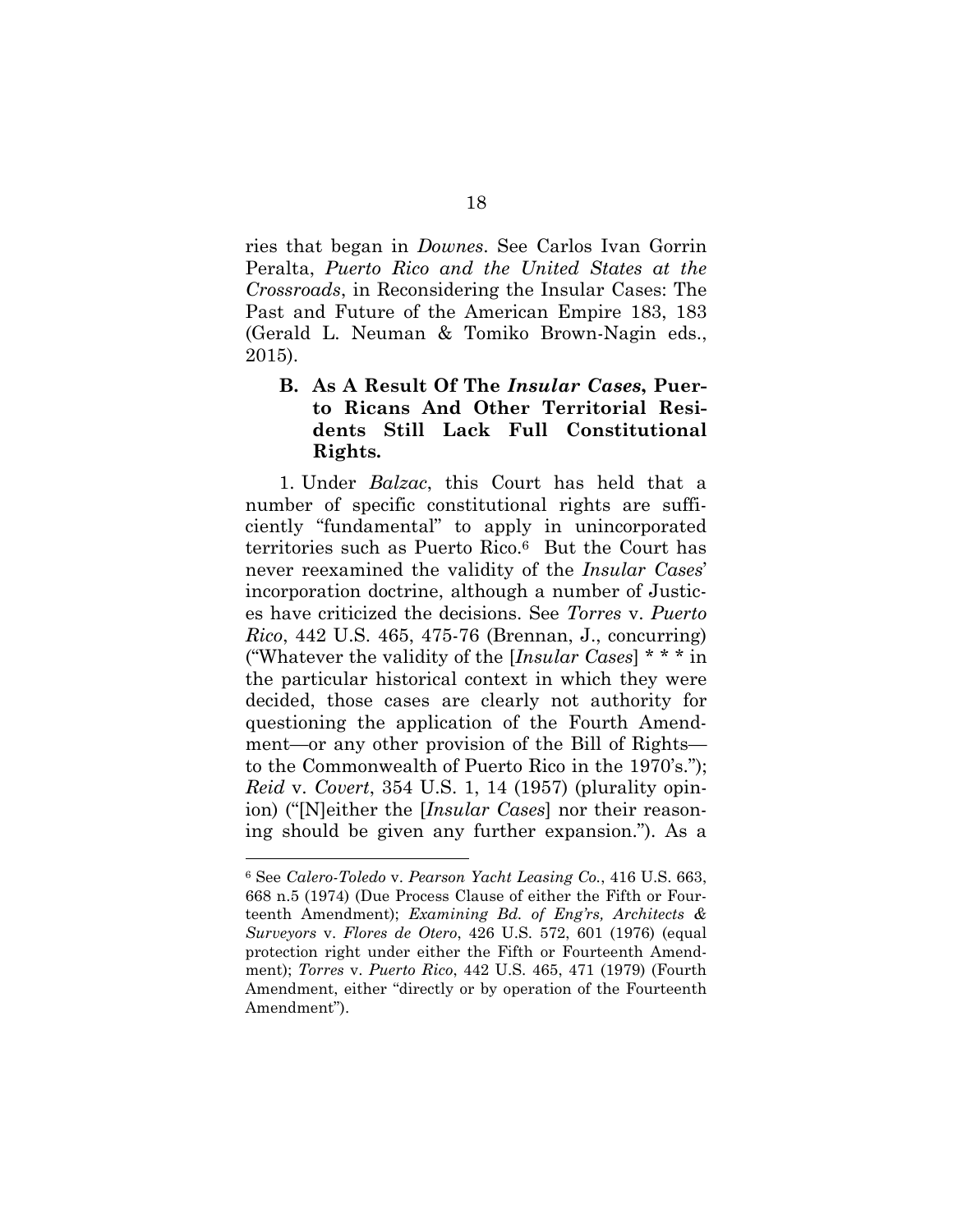result, Puerto Ricans and other territorial residents do not enjoy all of the civil rights granted to other U.S. citizens.

2. Perhaps the most glaring disparity imposed by the *Insular Cases* is that Puerto Ricans, unlike other U.S. citizens, have only limited rights to a jury trial in criminal cases.

Because the Sixth Amendment does not apply in Puerto Rico, defendants in local Puerto Rican courts enjoy only those rights provided by the Constitution of Puerto Rico. Under the Puerto Rican constitution, jury trials are required only for felony cases. P.R. Const. art. II, § 11. By contrast, the Sixth Amendment guarantees to defendants a right to jury trial in *all* state and federal criminal cases where the potential punishment exceeds six months. See *Lewis* v. *United States*, 518 U.S. 322, 326 (1996). Thus, under the *Insular Cases*, many Puerto Ricans are tried without juries in situations where citizens of the States would enjoy that vital constitutional protection.

3. Another troubling consequence of the *Insular Cases* is that they have contributed to the development of a weakened form of equal protection doctrine that allows Congress to enact laws that overtly disfavor Puerto Rico, evidencing Puerto Rico's colonial status.

The first decision in this vein was *Califano* v. *Torres*, 435 U.S. 1 (1978) (per curiam), where the Court considered a constitutional challenge to Social Security's Supplemental Security Income (SSI) program. The SSI program, which provides aid to elderly, blind, and disabled persons, makes benefits available only in the "50 States and the District of Co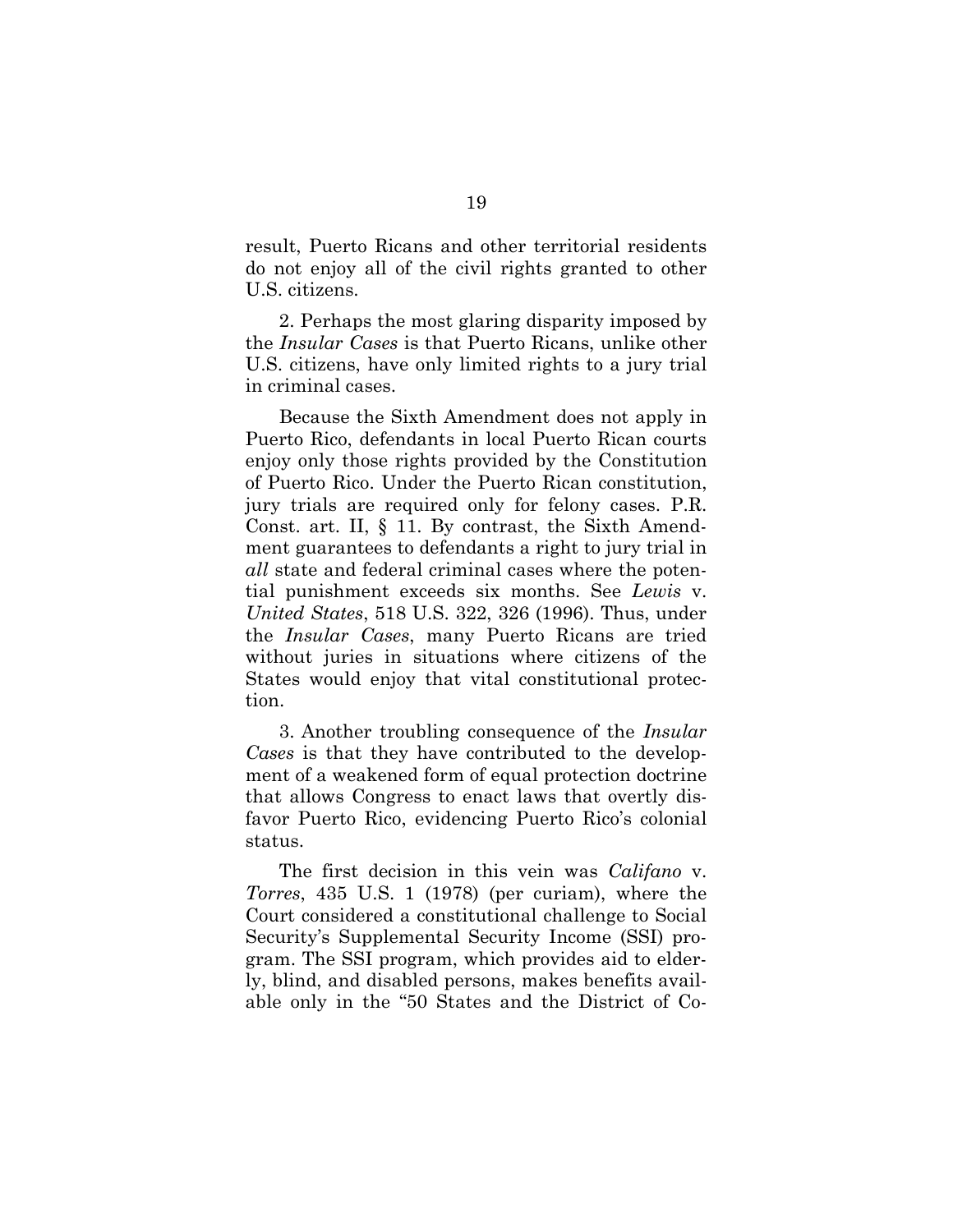lumbia." 42 U.S.C. § 1382c(e). Several petitioners, who received SSI benefits while residing in various States and then lost them upon moving to Puerto Rico, alleged that this denial of benefits was unconstitutional. A three-judge district court agreed with the petitioners.

On appeal, this Court summarily reversed. The basis for the lower court's decision had been the constitutional right to travel, which the Court held did not require a State to "continue to pay \* \* \* benefits indefinitely to any persons who had once resided there." *Torres*, 435 U.S. at 4. But the Court also addressed and rejected the claim in the petitioner's complaint that excluding Puerto Rico from the SSI program violated equal protection. The Court agreed with the lower court that "Congress has the power to treat Puerto Rico differently, and that every federal program does not have to be extended to it." *Id.* at 3 n.4. As support for that proposition, the Court cited *Balzac*, *Dorr*, and *Downes*.

Similarly, in *Harris* v. *Rosario*, 446 U.S. 651 (1980) (per curiam), the Court rejected an equal protection challenge to the Aid to Families with Dependent Children (AFDC) program, under which "Puerto Rico receives less assistance than do the States." *Id.* at 651. The Court held that Congress "may treat Puerto Rico differently from States so long as there is a rational basis for its actions." *Id.* at 651-52 (citing *Torres*, 435 U.S. at 1). The Court found there to be three such rational bases: "Puerto Rican residents do not contribute to the federal treasury; the cost of treating Puerto Rico as a State under the statute would be high; and greater benefits could disrupt the Puerto Rican economy." *Id.* at 652.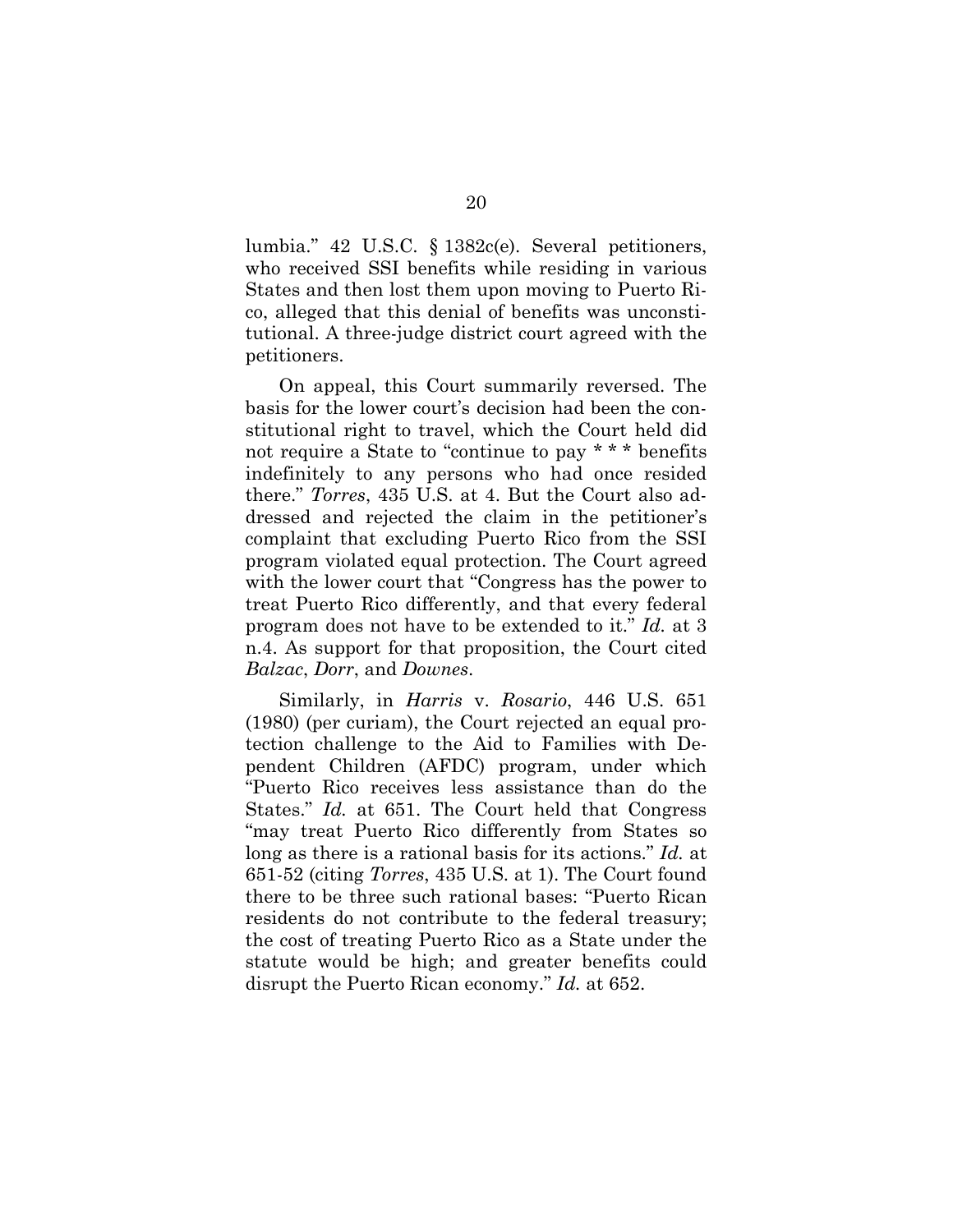*Torres* and *Harris* were both decided *after* Congress enacted Public Law 600, which allowed Puerto Rico to adopt its own constitution and organize its own local government. The decisions confirm that although Public Law 600 elevated Puerto Rico's status in an "abstract juridical sense," to that of a "commonwealth," the "unavoidable reality" is that federal authority over Puerto Rico remains "utterly unbridled." See Rafael Cox Alomar, *The Ideological Decolonization of Puerto Rico's Autonomist Movement*, in Reconsidering the Insular Cases: The Past and Future of the American Empire 129, 152-55 (Gerald L. Neuman & Tomiko Brown-Nagin eds., 2015).

From an economic perspective, therefore, Puerto Ricans are not the equals of other U.S. citizens. Congress can, and does, treat them differently from residents of the States.

#### **C. This Court Should Reject Any Further Reliance On The** *Insular Cases***.**

#### *1. In An Appropriate Case, The* Insular Cases *Should Be Overruled*

a. The outdated reasoning of the *Insular Cases* has long since been discarded by the American people. No one today would contend that Puerto Ricans or other territorial residents are an "alien race[]" unprepared for the "blessings of a free government," *Downes*, 182 U.S. at 287, or "savage tribes" unworthy of inclusion in American society. *De Lima*, 182 U.S. at 219 (McKenna, J., dissenting). Nor is it plausible any longer to suggest that the United States has the power to "govern [the territories] as colonies." Thayer, *supra*, at 467. Such imperialist notions are now recognized as incompatible with the high ideals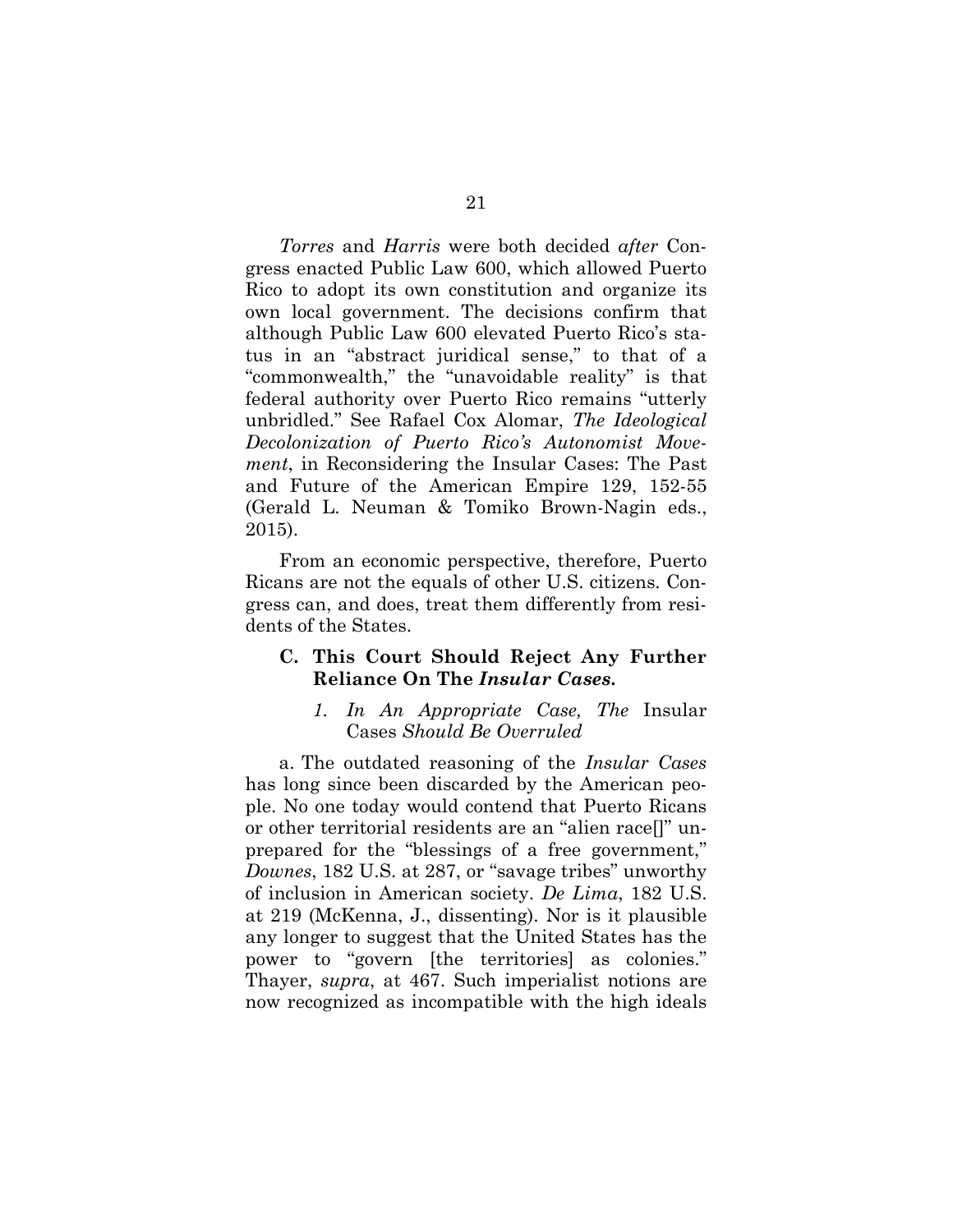of freedom, equality, and self-determination for which the United States should stand.

To the extent that the *Insular Cases* rested on the theory that it would be best to withhold constitutional guarantees from territorial residents "for a time" to allow for political transition, *Downes*, 182 U.S. at 287, that justification for the cases has likewise been eroded. One hundred and seventeen years have elapsed since the end of the Spanish-American War, and today, Puerto Rico, like all of the other territories of the United States, has a well ordered and democratic local government. The "temporary" suspension of rights that the *Insular Cases* authorized is simply no longer warranted. *Id.* at 346 (Gray, J., concurring). On the contrary, leaving the *Insular Cases* in place suggests that it is acceptable to maintain Puerto Rico in a permanent state of colonialism and hinders the decolonialization process that the Colegio has promoted through self-determination by a constitutional assembly convention.

To be sure, cultural differences between the territories and the rest of the United States remain. But those differences are not nearly great enough to justify denying important constitutional rights to territorial residents. For example, although the Court in *Balzac* doubted whether Puerto Ricans were prepared for the "responsibilities" of a system of jury trials, today, Puerto Ricans serve on juries in felony cases in local courts without difficulty.<sup>7</sup> The Revised

<sup>7</sup> Puerto Ricans have also served on juries in the U.S. District Court for the District of Puerto Rico since shortly after its creation in 1900—long before *Balzac* was decided. See Pub. L. No. 294, ch. 3542, 34 Stat. 466 (1906) (defining qualifications of jurors in the U.S. District Court for the District of Puerto Rico).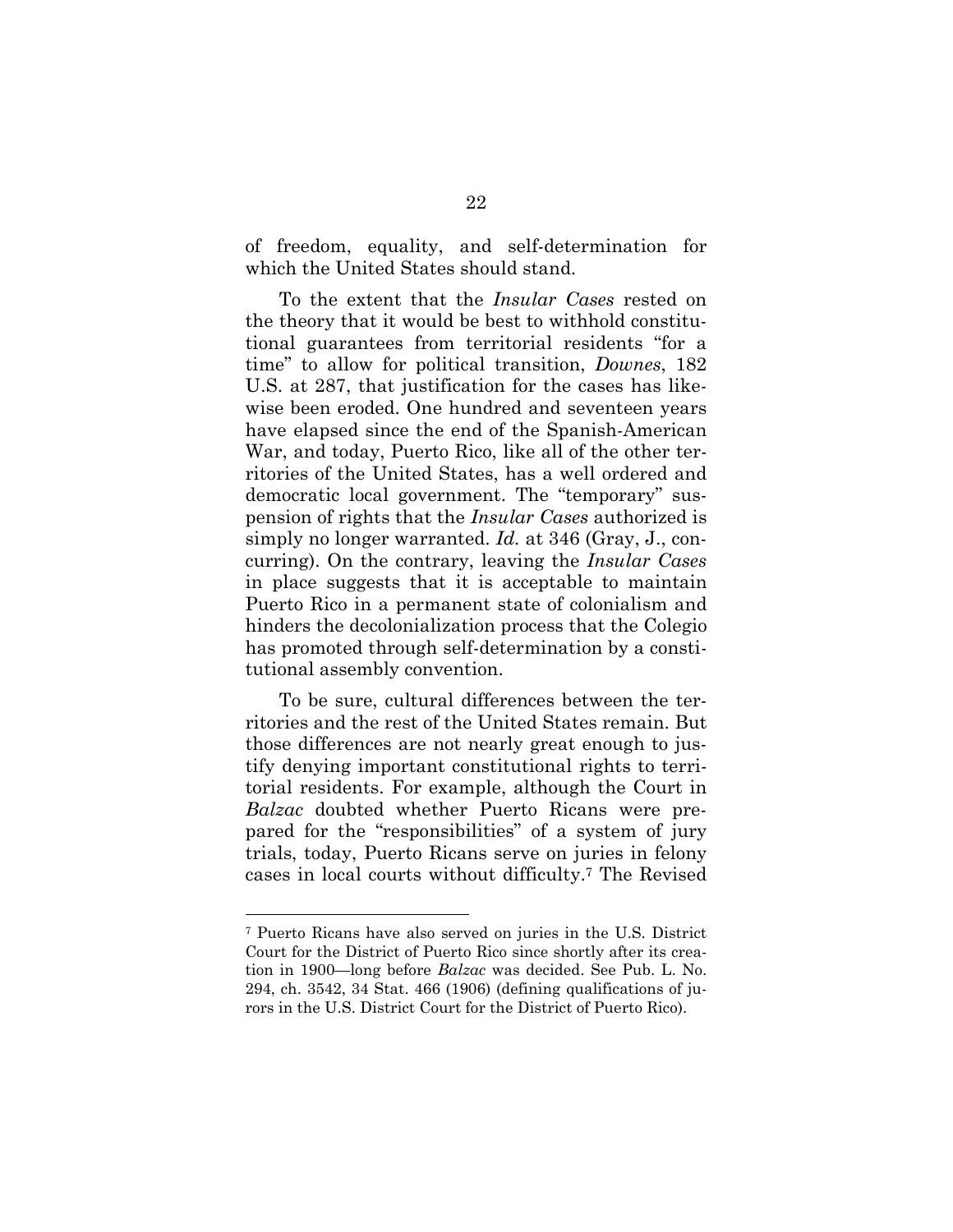Organic Act of the Virgin Islands also provides for jury trials in some criminal cases, see 48 U.S.C. § 1616, as do the Organic Act of Guam, *id.* § 1421b(u), and the Commonwealth Code of the Northern Mariana Islands. 7 N. Mar. I. Code § 3101. It no longer makes sense to distinguish between the States and the territories for purposes of the Sixth Amendment and other important rights.

In short, the distinction between incorporated and unincorporated territories has long since lost whatever justification underlay it. This Court should consider abrogating the *Insular Cases* when presented with the appropriate opportunity to do so.

b. Although the *Insular Cases* are long-standing precedents, *stare decisis* does not counsel against this Court's overruling them.

As this Court has observed, "*[s]tare decisis* is not an inexorable command; rather, 'it is a principle of policy and not a mechanical formula of adherence to the latest decision.'" *Payne* v. *Tennessee*, 501 U.S. 808, 828 (1991). In particular, the Court will not apply *stare decisis* "when governing decisions are unworkable or are badly reasoned." *Id.* at 827. The reasoning of the *Insular Cases* no longer stands up to scrutiny, and this Court is not obliged to follow it.

Moreover, *stare decisis* is at its weakest in constitutional cases, where "correction through legislative action is practically impossible." *Id.* at 828 (quoting *Burnet* v. *Coronado Oil & Gas Co.*, 285 U.S. 393, 407 (1932) (Brandeis, J., dissenting)). The *Insular Cases* present just that difficulty: although Congress has the power to change the status of Puerto Rico or other territories if it chooses, it has no power to alter the constitutional doctrine of incorporated and unincor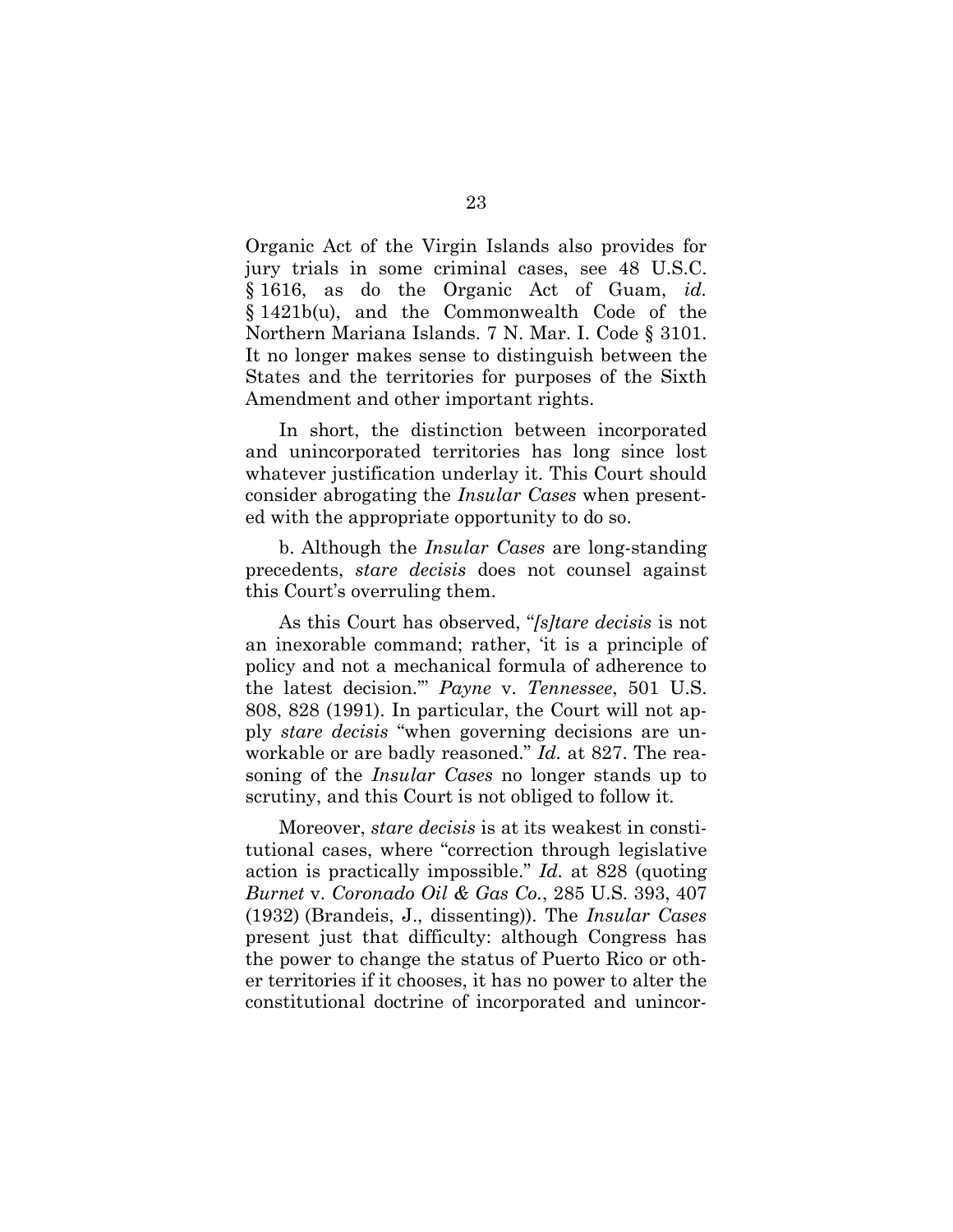porated territories. Only this Court can abolish that arbitrary distinction, and in an appropriate case, it should do so.

#### *2. The Court Should Not Rely On The* Insular Cases *In Deciding This Case*

This case does not squarely present the question whether the *Insular Cases* remain good law, but the Court's treatment of them here will affect their precedential value. The Court thus should avoid relying in any way on the *Insular Cases* in resolving this matter. Doing so would wrongly send a message to Congress, the Executive, and lower courts that the flawed reasoning of those cases remains valid.

The Court need not refer to the *Insular Cases* here, because as respondents point out in their brief, the question whether Puerto Rico is a separate "sovereign" for purposes of the Double Jeopardy Clause does not depend on whether the Commonwealth of Puerto Rico is an "incorporated" or "unincorporated" territory. Resp'ts' Br. 20.

Rather, as the Supreme Court of Puerto Rico rightly concluded, the mere fact that Puerto Rico is a territory is dispositive of the question presented. As the Court has long recognized, "a territorial government is entirely the creation of Congress, 'and its judicial tribunals exert all their powers by authority of the United States.'" *United States* v. *Wheeler*, 435 U.S. 313, 321 (1978) (quoting *Grafton* v. *United States*, 206 U.S. 333, 354 (1907)). Thus, "[w]hen a territorial government enacts and enforces criminal laws to govern its inhabitants, it is not acting as an independent political community like a State, but as an agency of the federal government." *Ibid.* (internal quotation marks omitted). In other words, "Territory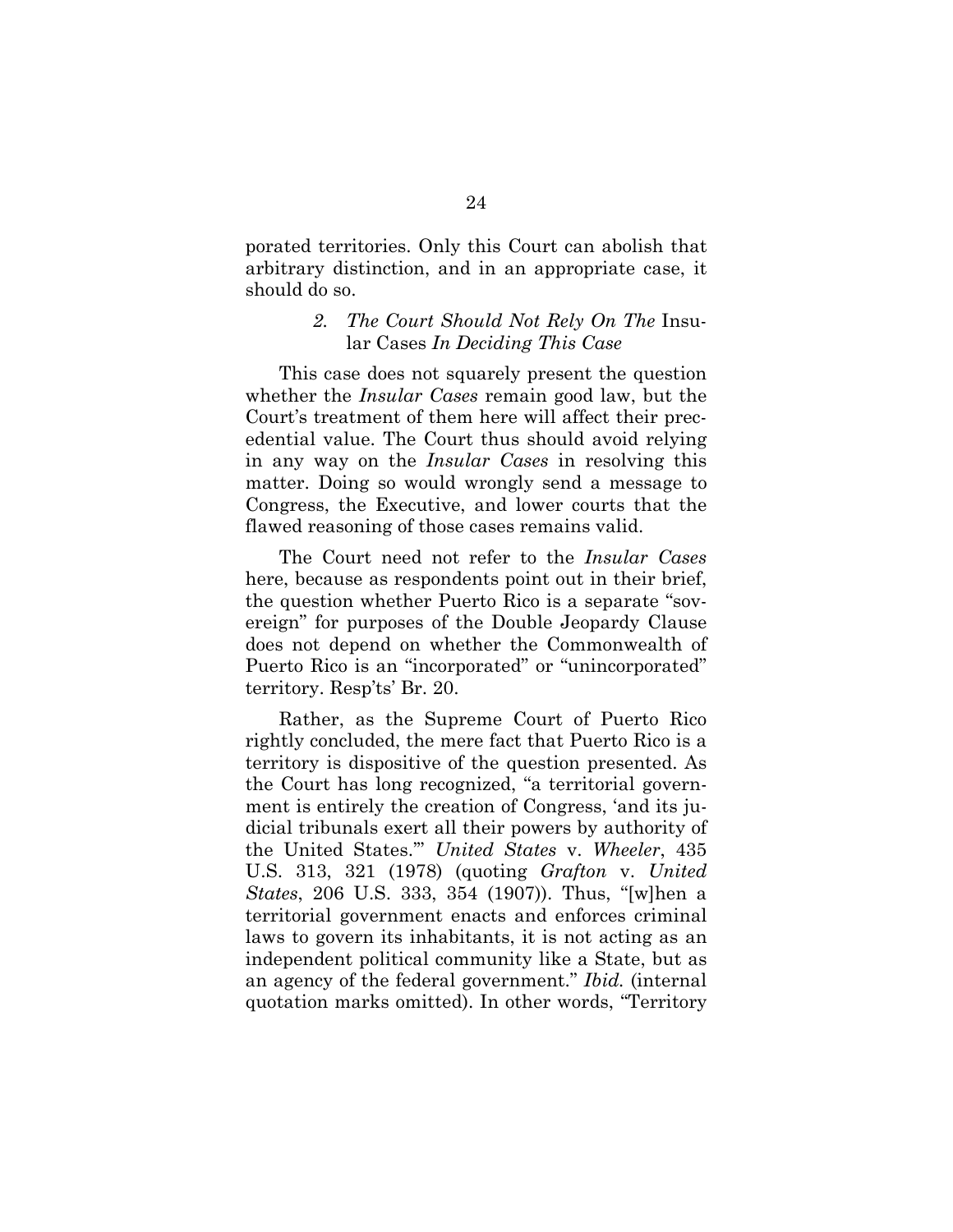and Nation[] are not two separate sovereigns to whom the citizen owes separate allegiance in any meaningful sense, but one alone." *Ibid.*

Recognizing the federal origin of Puerto Rico's authority does not demean the residents of Puerto Rico. The Constitution of Puerto Rico accords real personal rights to Puerto Ricans, and Puerto Ricans have long exercised substantial autonomy in organizing their internal affairs. But, that autonomy notwithstanding, there remains no such thing as a "sovereign territory." Puerto Rico's territorial status therefore settles the question whether it is a separate sovereign under the Double Jeopardy Clause conclusively. See *United States* v. *Lara*, 541 U.S. 193, 226 (2004) (Thomas, J., concurring) ("[T]he Court has held that the Territories are the United States for double jeopardy purposes \* \* \*. It is for this reason \* \* \* that the degree of autonomy of Puerto Rico is beside the point.").

#### **CONCLUSION**

The judgment of the Supreme Court of Puerto Rico should be affirmed.